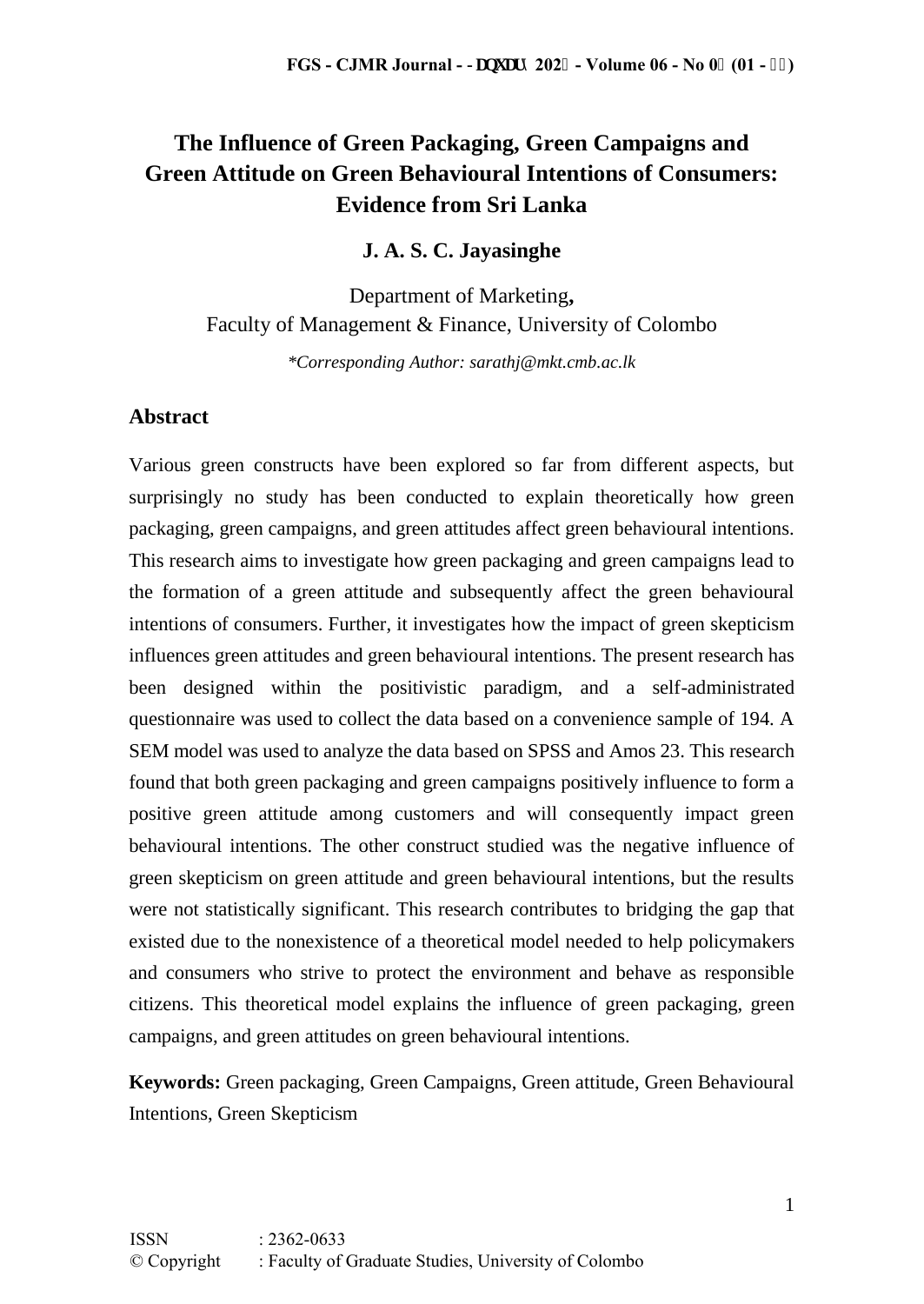### **Introduction**

The competitive advantage that any company receives depends on specific factors. Business firms should be proactive in creating such avenues to open opportunities and identify profitable investments. To achieve such an advantage, they have to adjust strategically to the current environmental changes. Green marketing strategy has been pointed out by Onditi (2016) as a crucial strategy that cannot be neglected by competitive firms. The present situation in the world is that policymakers as well as consumers turn their attention to environmental protection and behave as responsible citizens. Even though discussions on this phenomenon commenced in the 1990s, investigations are still carried out to fill different knowledge gaps. Rahman et al. (2017) have stated that more opportunities are available in the green product business, but green marketers are not communicating enough to customers in Bangladesh.

There are researches done on green marketing with regard to different aspects. Recent research has recommended green campaigns to be directed towards females in Pakistan because they have been more positively affected and responsive to these green campaigns (Salam et al., 2021). This research emphasizes drawing attention towards females. Even though consumers used to consume any kind of items some consumers seems to be shifting their attention to green products. For example, according to Wu et al. (2018), green brand experiential satisfaction impacts switching intentions to green brands. Meantime, Taufique (2021) has examined the attitude toward the environment and its influence on consumer behavior. Another research done by Lu et al. (2015) has found that consumer personality traits affect consumer ethical beliefs and some dimensions of these consumers' ethical beliefs influence intention to buy green products. Some of the products being introduced to the markets create environmental issues and also damage to maintain nature as it is. So the concerned people are expecting firms to involve with better products and services that do not harm the environment. Samarasinghe and Samarasnghe (2013) have revealed that environmental effect is a significant and weak predictor of green purchase intention in Sri Lanka, but environmental knowledge is not a significant predictor. Environment protection has evolved into many areas, and alternative names have been used to name the concept. Environment-friendly, eco-friendly, nature friendly, and sustainability are some of them. The most popular term in the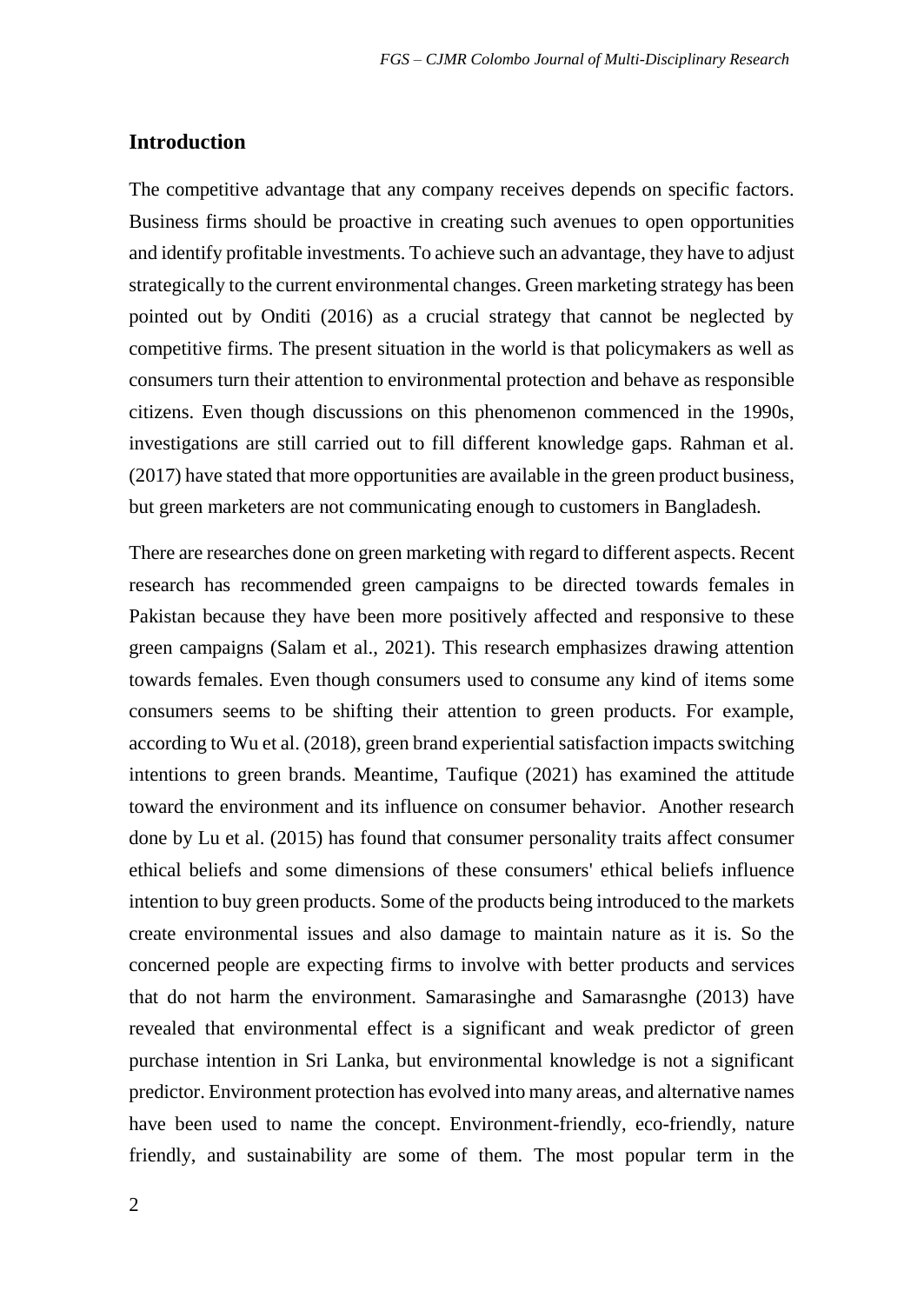contemporary business applications is green marketing. Green products cover the marketing done by producing eco-friendly products and services using decomposable and recyclable packaging, minimizing pollution as well as efficient use of energy (Mukonza & Swarts, 2019).

Marketers are competing in the marketplace based on the positioning strategy. Green is one of the trendy tools for them to differentiate. For example, this has been identified by some researchers. Green marketing has been an effective approach to differentiating products and services from competitor products (Chen & Chang, 2013). According to Lucarelli et al. (2020), environmental concerns have not really changed the behaviors. Different researchers have found various facts on this concept. Taufique et al. (2019) have identified that eco-friendly consumers prefer products with minimal impact on the environment. The recent Covid-19 pandemic also influences consumers to purchase sustainable and eco-friendly products (Qi et al., 2020). Recent research done by Maziiriri (2020) has found that green packaging and green advertising affect competitive advantage. Green marketing strategies are momentous for achieving better business targets because business firms are now focusing on sustainability (Papadas et al., 2017). Shabbir et al. (2020) found that ecolabeling, green branding, and packaging, premium prices of green products affect consumers' perception of the environment.

Research evidence is available in the green marketing literature that consumers' perceptions are influenced by green packaging, eco-labeling, green advertising, and sustainable green practices. Further, different aspects and impacts of green practices have been explored by previous researches. For example, literature is available on wastes generated from plastic packaging (Beitzen-Heineke et al., 2017), recycling difficulties (Klaiman et al., 2017), and biodegradable food packaging (Vilarinho et al., 2018). Besides,green advertising campaigns(Rahim et al., 2012), promotional methods (Uydaci, 2010), how to educate consumers on green products (Papadas et al., 2017), and also on skepticism on green communications ( Goh & Balaji, 2016) are also available. In addition, studies have been done on consumers' trends to purchase environment-friendly products (Qi et al., (2020), environmental consciousness, and attitudes (Salam, 2021). Surprisingly, no studies have been done so far to understand how green packaging and green campaigns impact the formation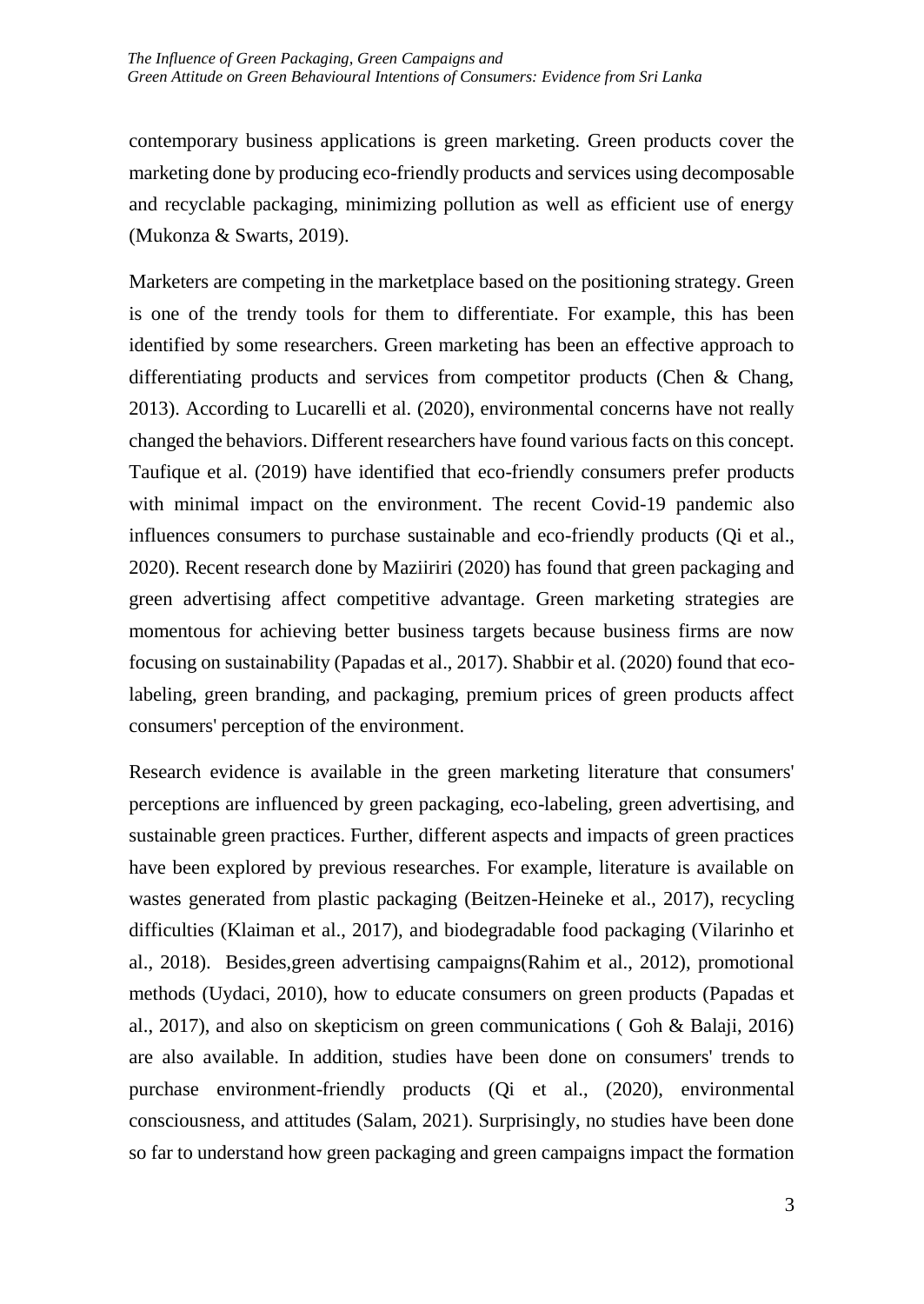of green attitudes and subsequently to customers' behavioural intentions. This relationship needs to be investigated to go with the world trend because currently, policymakers and consumers are changing themselves to protect the environment and behave as responsible citizens. Therefore, this knowledge gap is required to be filed as described. This research aims to investigate the relationships of green packaging and green campaigns on green attitudes of people and how this attitude, in turn, influences the behavioural intentions of customers in situations where green skepticism is also prevailing within the formation of green customer attitude.

#### **Literature Review**

#### *Green Packaging*

When sustainably packaged food products are concerned, consumer purchase intentions are influenced by producers' and retailers' sustainability policies (Canio et al., 2021). Favorable sustainability has drawn attention because of many wastes generated from plastic packaging (Beitzen-Heineke et al., 2017). Food packaging adds a large amount of garbage disposed by households regularly. For example, Chen et al. (2017) found that due to excessive packaging, household waste increases. Because of this accumulation of household waste, a clearing process is required to separate them for recycling (Klaiman et al., 2017). Further, due to this unnecessary burden to dispose garbage, consumers tend to select sustainable green packaging designed purposefully to give consumers comfort in disposing of the waste. The label on the packaging also plays a substantial role in providing information and educating consumers about the green product. It is an essential feature tightly attached to the package itself, and without the label, the greenness is hardly identifiable. The value of the product offered by the company is to transfer the mind of the consumer through these properly designed labels. These labels guide consumers to select green products. Therefore, eco-labels induce consumer buying of such products (Chekima et al., 2016). The eco-labels are communicating some message about the green product. Consumers accept this information if it is coming from a credible source. When independent regulatory agencies issue labels, the acceptance is enhanced (Parguel et al., 2011). Kao and Du (2020) explain that green advertising is essential but not enough to solve all the problems faced by green marketing.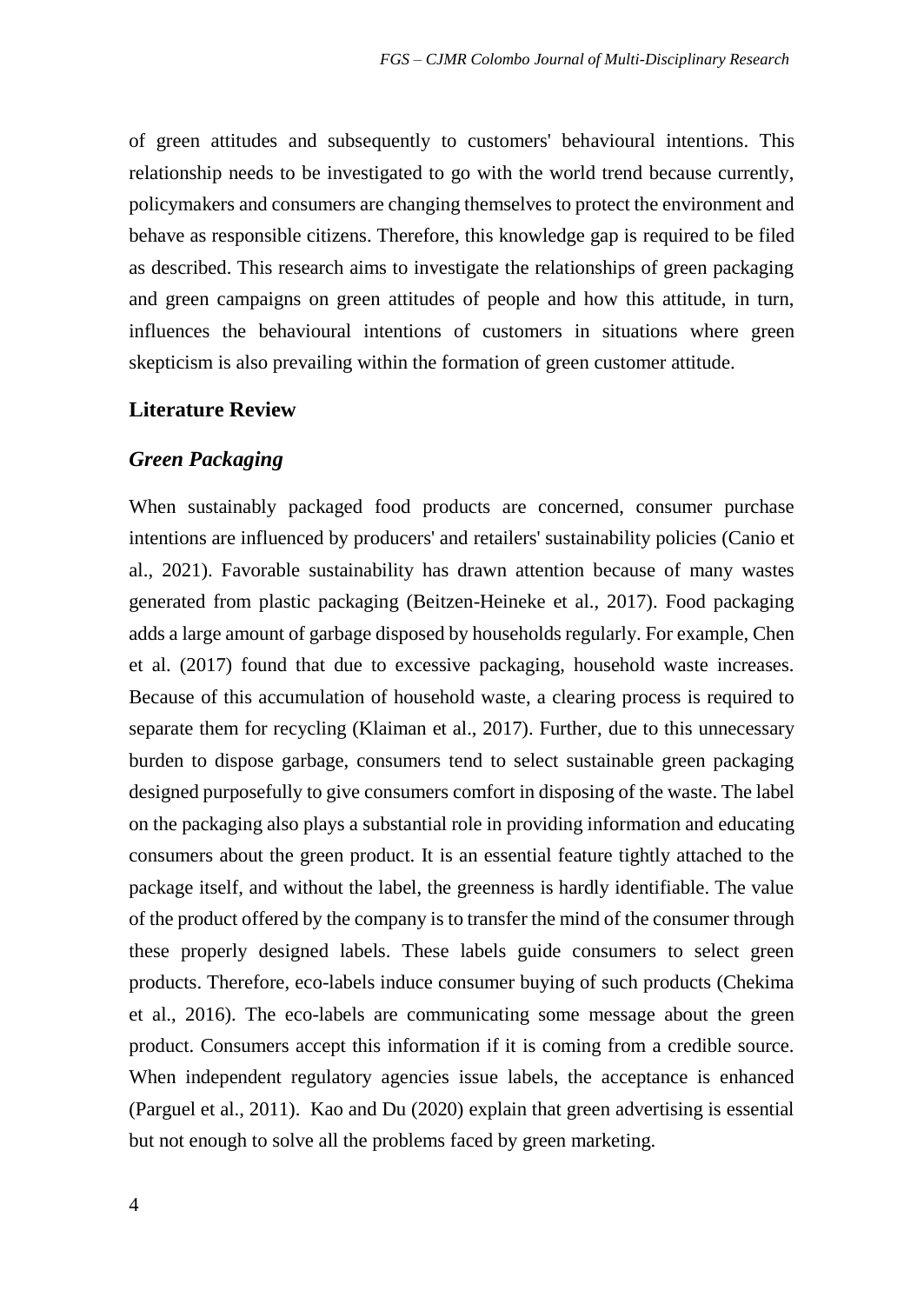Therefore, Maziiriri (2020) proposes that green packaging be an additional precursor to achieving competitive advantage and business performance. Researchers have stated that packaging materials have a broader purpose than merely attracting consumers (Carter & Ellram, 1998). Most companies introduce environmentally friendly packaging with recyclable qualities, but customers need better packaging materials. From the customers' perspective, a package should be able to protect the product from damages, enhance the lifespan of the product and facilitate stackability (White et al. 2015). Because of criticisms about oil-derived polymers, going with the green concept, new biodegradable food packaging materials have been developed (Vilarinho et al., 2018). They further describe that cellulose is also recommended as renewable and sustainable raw material. Othman (2014) explains that some biopolymers are derived from renewable resources like plants, marine animals, and microorganisms. Polonsky et al. (1998) stated that packaging is one way to prove the greenness to consumers. Based on the above literature following hypothesis can be proposed;

H1: Green packaging positively affects the green attitudes of consumers

## *Green Campaigns*

Business organizations, Government, and private institutions like environment activist groups propagate awareness programs and other public communication about the merits of green lifestyles and benefits to the environment. As mentioned by Rahim et al. (2012), people are widely exposed to green advertising campaigns, but they do not follow a green living pattern because they don't have a comprehensive understanding of that. Some research findings have pointed out the influence of green advertising. For example, Green advertising affects individual attitudes and consumers' environment friendliness (Kim et al. 2019). Further, the results of this research have revealed that green advertising affects consumer attitudes and proenvironmental intentions. Purchasing green products is helpful for the protection of the earth. Kumar et al. (2017) states that green advertising helps to persuade shoppers to buy items that save the earth. Kumar and Kumar (2017) describes that green advertising helps to communicate biological and environment-friendly messages to nature-friendly customers.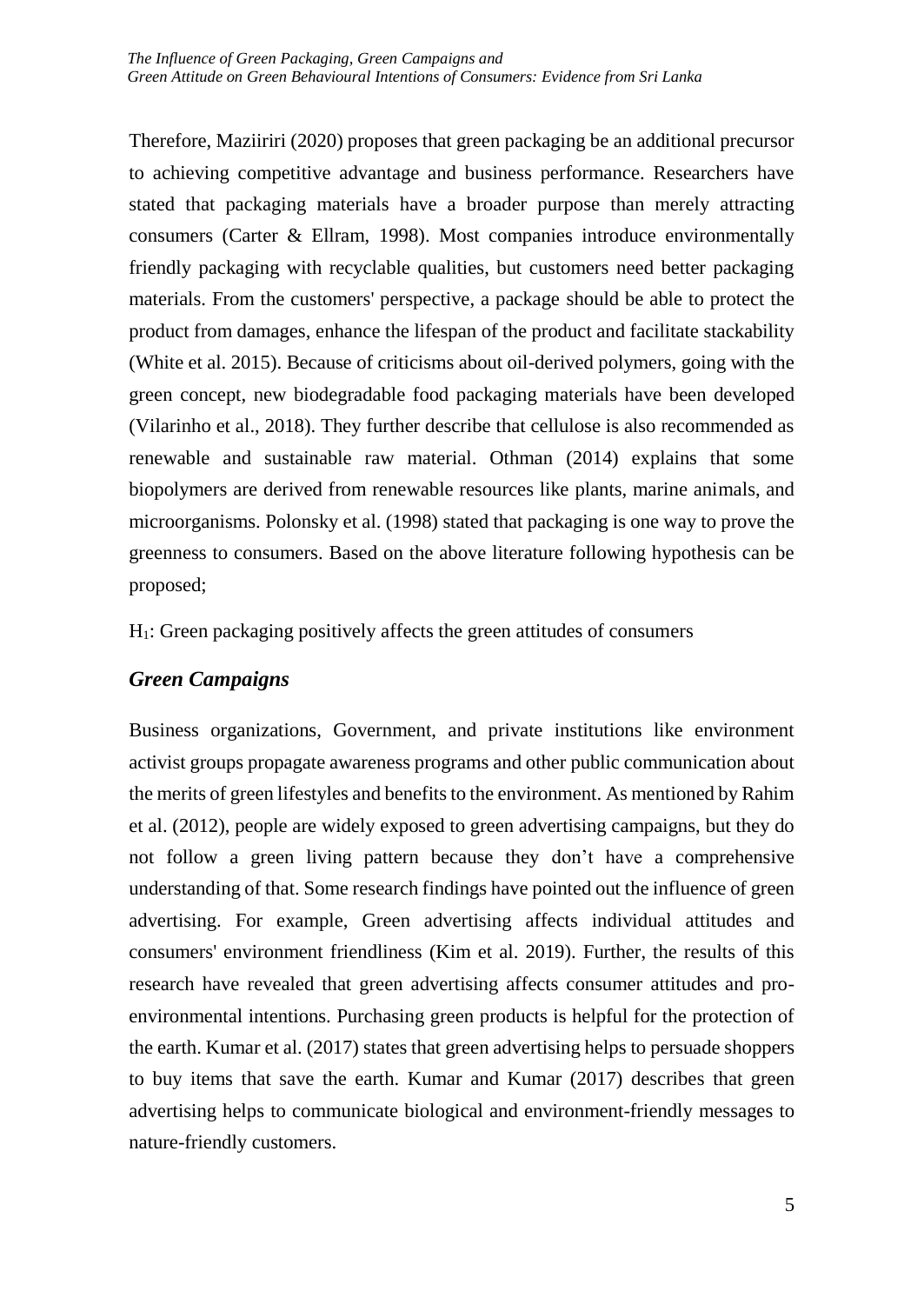One of the main barriers faced by concerned consumers about environmental protection activities is the lack of information. Consumers can remove this barrier if relevant authorities or green business organizations do green campaigns, promotions, and advertising. Implementing programs to communicate messages to say the company's products are environmentally friendly will help business firms create an image in the consumer's eye (Onditi, 2016). To achieve this target, internal as well as external communication, including advertising, is needed (Uydaci, 2010).Several promotional methods can be used for achieving these goals, such as free samples, catalogs, sales contests, trade fairs, and exhibitions. It was found by Onditi (2016), even though consumers know green products, consumers take some time to start using them. Most commonly, they tend to buy these products due to health issues. Further, he added that to purchase these products, availability and reliability are essential. Polonsky & Rosenberger (2001) have identified that people come to know about green products through television advertising, friends, sample products distributed, and gift vouchers. Green marketers can use social media and websites to reach consumers and educate customers (Papadas et al., 2017). Green firms are doing campaigns to convince consumers about their products. Nevertheless, to be effective, these campaigns should contain green claims with proper documentation (Smith  $\&$ Brower, 2012). It was found that consumers examine products to know whether they are environmentally harmful (Prothero & McDonagh, 1992). Based on the literature mentioned above following hypothesis can be proposed;

H2: Green campaigns positively affect the green attitudes of consumers.

### *Green Skepticism*

Skepticism has been discussed by different authors related to marketing issues from the late 1990s. Obermiller and Spangenberg (1998) applied this to advertising and defined it as disbelief of advertising claims. According to Kim and Lee (2009), skepticism is apparent in business management areas such as organic products and environmental claims. Skepticism has been defined by Goh and Balaji (2016, pp. 634) as "the tendency to doubt the environmental claims or environmental performance of branded products." The greenwash can also be considered as a reason for skepticism. The term greenwash is used to describe companies' act of over claiming the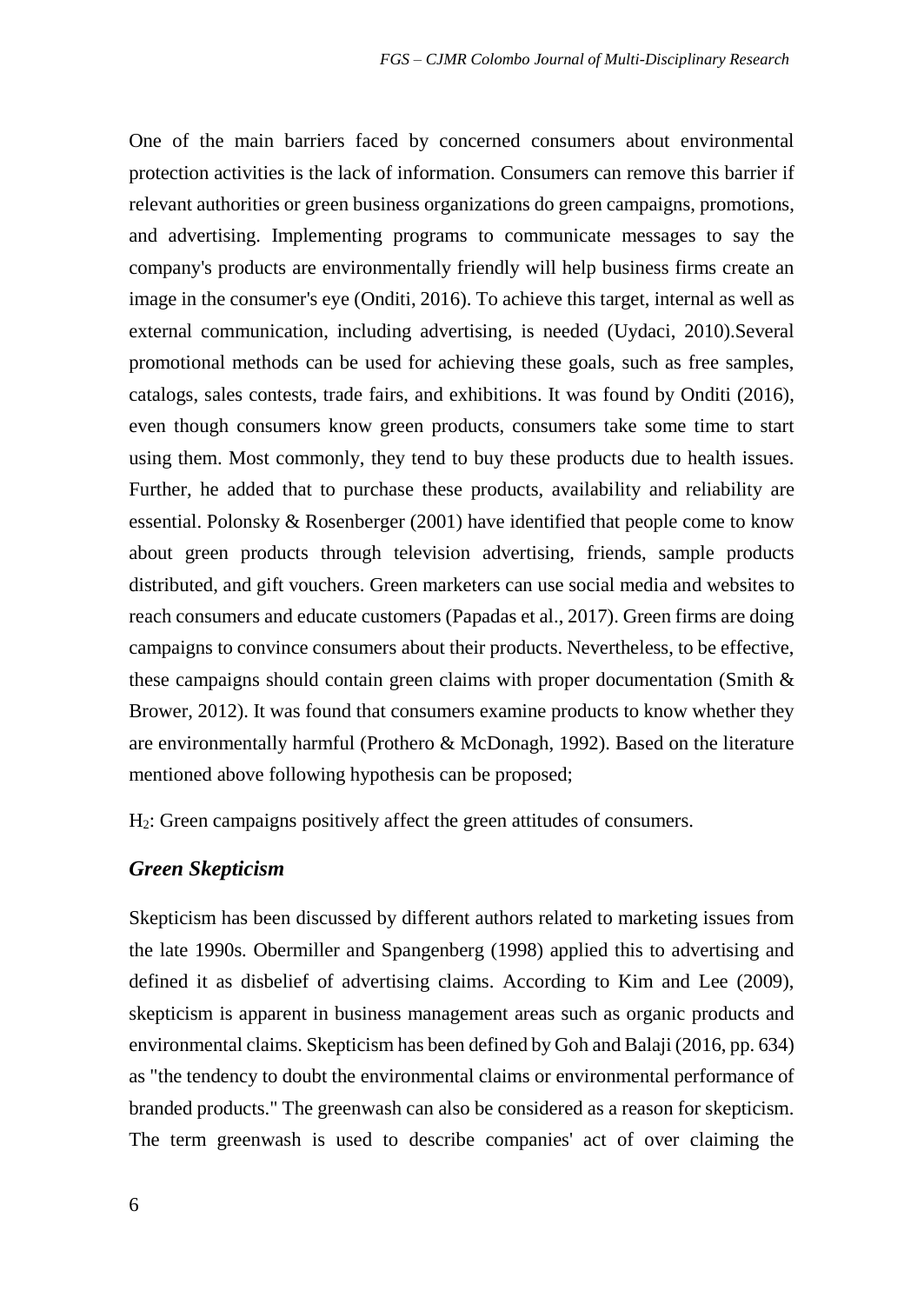environmental function of products of a company that cannot substantiate (Parguel et al.2011).This greenwash may distort the picture of the environmental movement of the firm (Hamann & Kapelus, 2004). Elvin (2013) found that skepticism about a company's motives affects consumers' purchase of its products. According to Leonidou and Skarmeas (2017), green skepticism influences people to get more information on the products of a company and sparks negative word of mouth to peers, and affects the purchase intentions of customers. Hughner et al. (2007) explained that skepticism of organic labels discourages buying organic foods. Therefore, the following hypotheses can be proposed;

H3: Green skepticism negatively affects the attitude towards green products

H4: Green skepticism negatively affects the green behavioural intentions of consumers

## *Green Attitudes and Green Behavioural Intentions*

A positive Green attitude in the minds of the general public is vital to expect favorable behavior towards the environment. Attitude means "the degree to which a person has a favorable or unfavorable evaluation or appraisal of the behavior in question" (Ajzen, 1991, pp.88).

Consumers in Europe have shown a positive attitude toward eco-products (Wüstenhagen & Bilharz, 2006). It is evident in previous research the educating consumers through green campaigns form a positive attitude towards the company and brand (Kirmani & Khan, 2018). Pro-environment campaigns can convert consumers into green-conscious (Lee et al., 2012). Lee (2014) has stated that green campaigns can motivate green behavior. Some research has shown opposite results too. For example, Nylasy et al. (2014) has said that green marketing cannot increase the consumers' attitudes towards the products. Salam (2021) has found that environment consciousness affects attitudes and, in turn, buying intentions.

According to Cachero-Martinez, S. (2020), covid-19 has influenced to change the mindsets of people. Customers see the risk of not caring about the environment. This researcher has identified that satisfaction has a significant influence on word of mouth intention and purchase intention. As Qi et al. (2020) pointed out that consumers are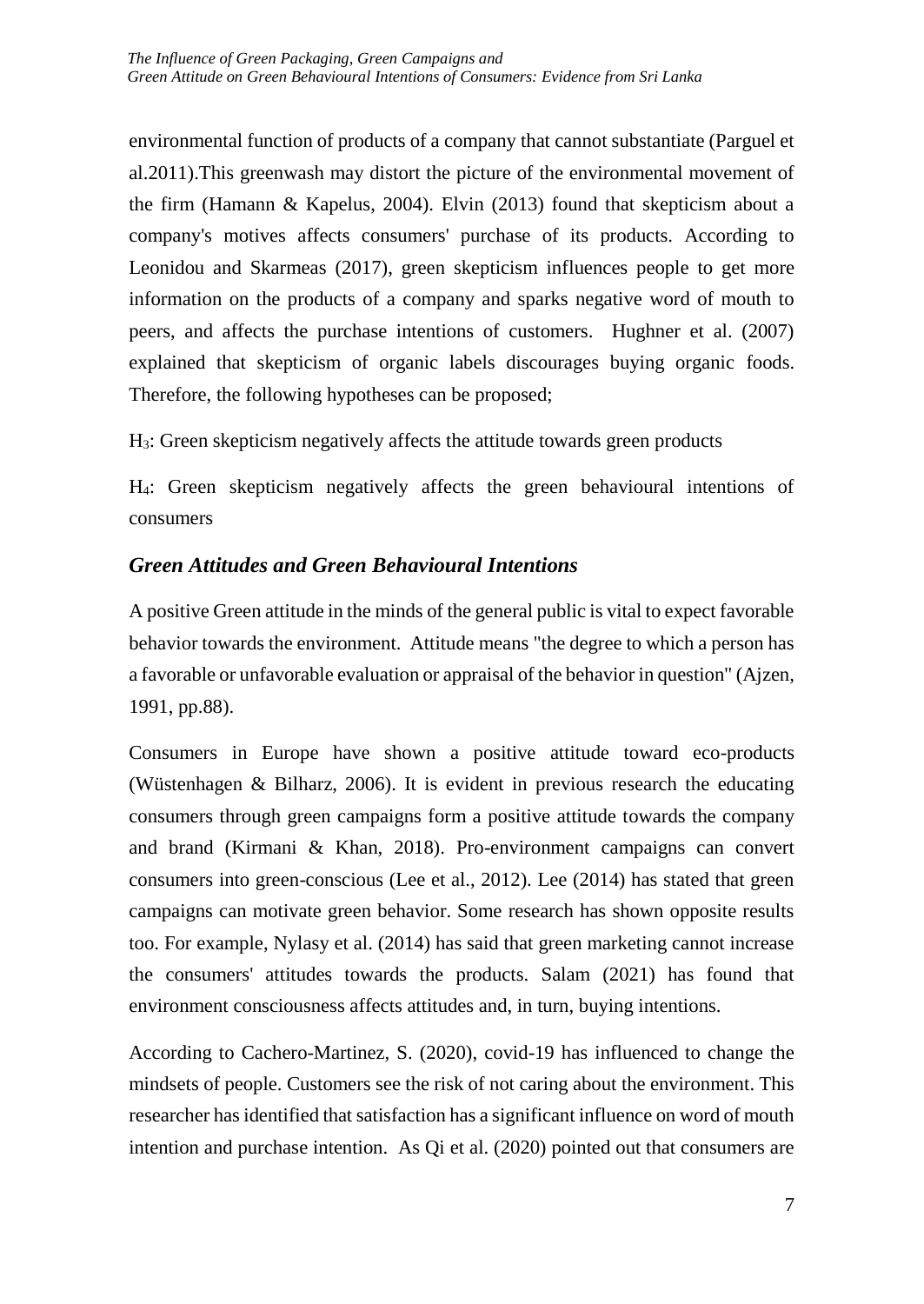inclined to purchase environment-friendly products because, amid the covid-19 pandemic, their sensitivity to sustainability has been amplified. Behavioural intentions depend on several factors. Ali et al. (2011) has expressed that when people become aware bout environmental problems, they are inclined to change their behavior accordingly. Paul et al. (2016) also has found that customers attitude influence purchase behavior. Taufique (2021) suggests using green marketing strategies to increase awareness of the social pressure of eco-friendly consumption behavior among young millennials. Green behavioural intentions cover several consumer actions. As a result of green campaigns and package information, consumers tend to purchase green products, spread positive word of mouth and become loyal consumers of green buying. Based on the literature as mentioned above, the following hypothesis can be proposed;

H5: Green attitude positively affects green behavioural intentions of consumers

As shown in Figure 1, a conceptual model has been developed to show the structural relationships and hypotheses.



**Figure 1:** *The conceptual model*

*Source:* Developed by author, 2021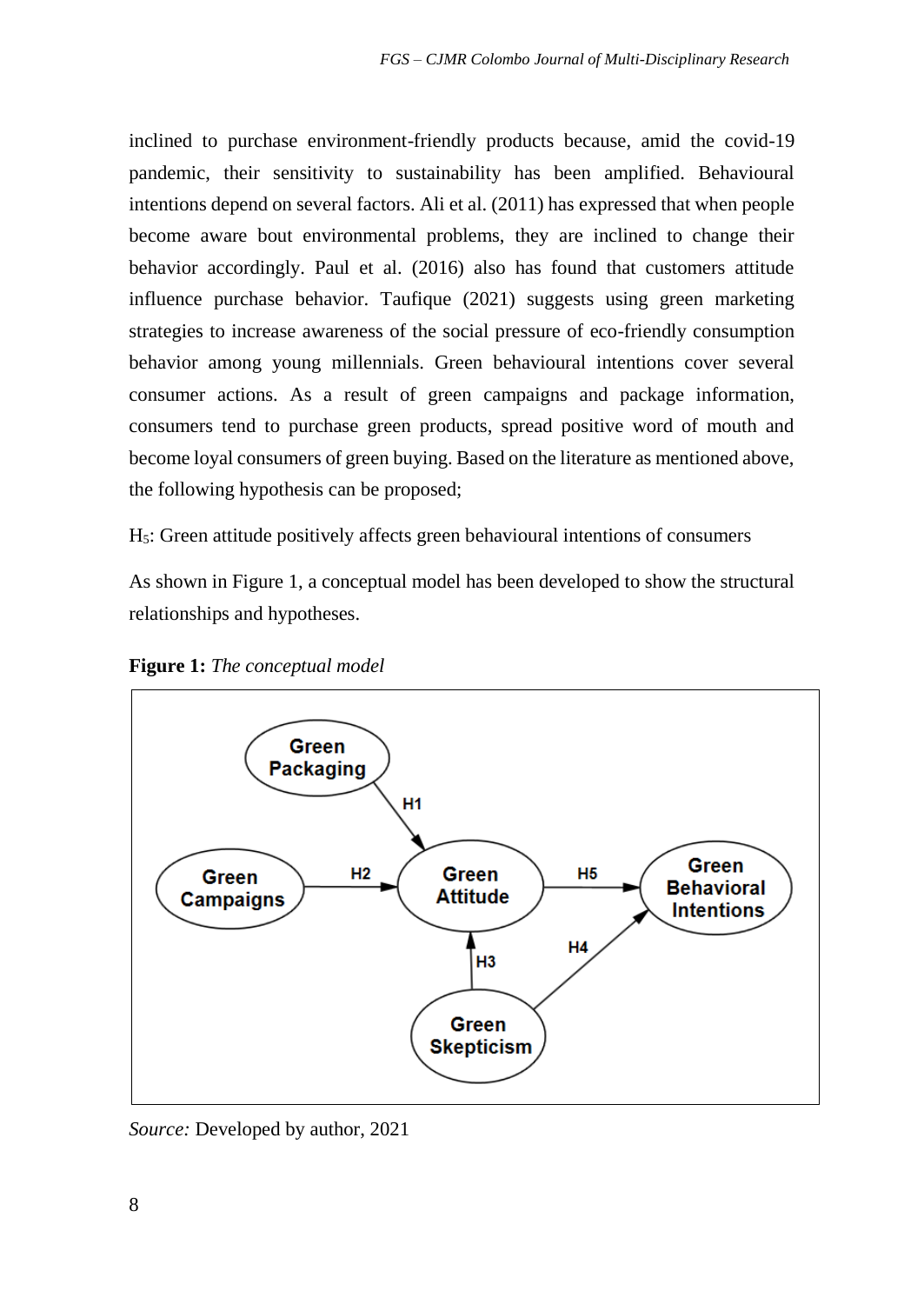## **Research Methods**

The present research is located in the positivistic paradigm and applied the survey strategy to collect the data. The unit of analysis was individual consumers who purchase any product and service generally. The total sample size was 194, and it was decided by considering the minimum required sample size for structural equation models. According to Hair et al. (2010), the minimum sample size is 100 for SEM models with five or fewer constructs. The sampling method applied was convenience sampling since the unavailability of an appropriate sampling frame for random sampling. A questionnaire was developed using a five-point Likert scale to collect the data. Data analysis was done using confirmatory factor analysis and structural equation modeling based on SPSS and AMOS 23.

For operationalization of the five constructs, measurement items were adapted from previous studies. Each item has been given a code number as well as a suitable indicator name and shown in respective output tables. First, the measurement of green packaging comprises four items (e.g., recyclability) selected and modified from the study done by Shabbir et al. (2020). Second, the measurement of green campaigns included ten items in which the first four items (e.g., Promoting green living) have been used in the study of Rahim et al. (2012), and the other six were developed by the author based on the literature review. Third, the measurement of green attitude included five items (e.g., Reduce pollution) used in the research of Canio et al. (2021). Fourth, the measurement of green skepticism comprises four items (e.g., Think claims are not trustworthy) adapted from the study of Wu et al. (2018). Finally, green behavioural intentions were measured using three items (e.g., increase usage) used by Kautish and Sharma (2019).

## **Data Analysis**

# *Sample Profile*

The sample consisted of 45% of males and 55% of females. 58% of it were between 26-45 years of age, and 42% were within 46-65 years of age. The educational background shows that 70% of the respondents have professional qualifications and/or university degrees, while 30% have postgraduate qualifications. The income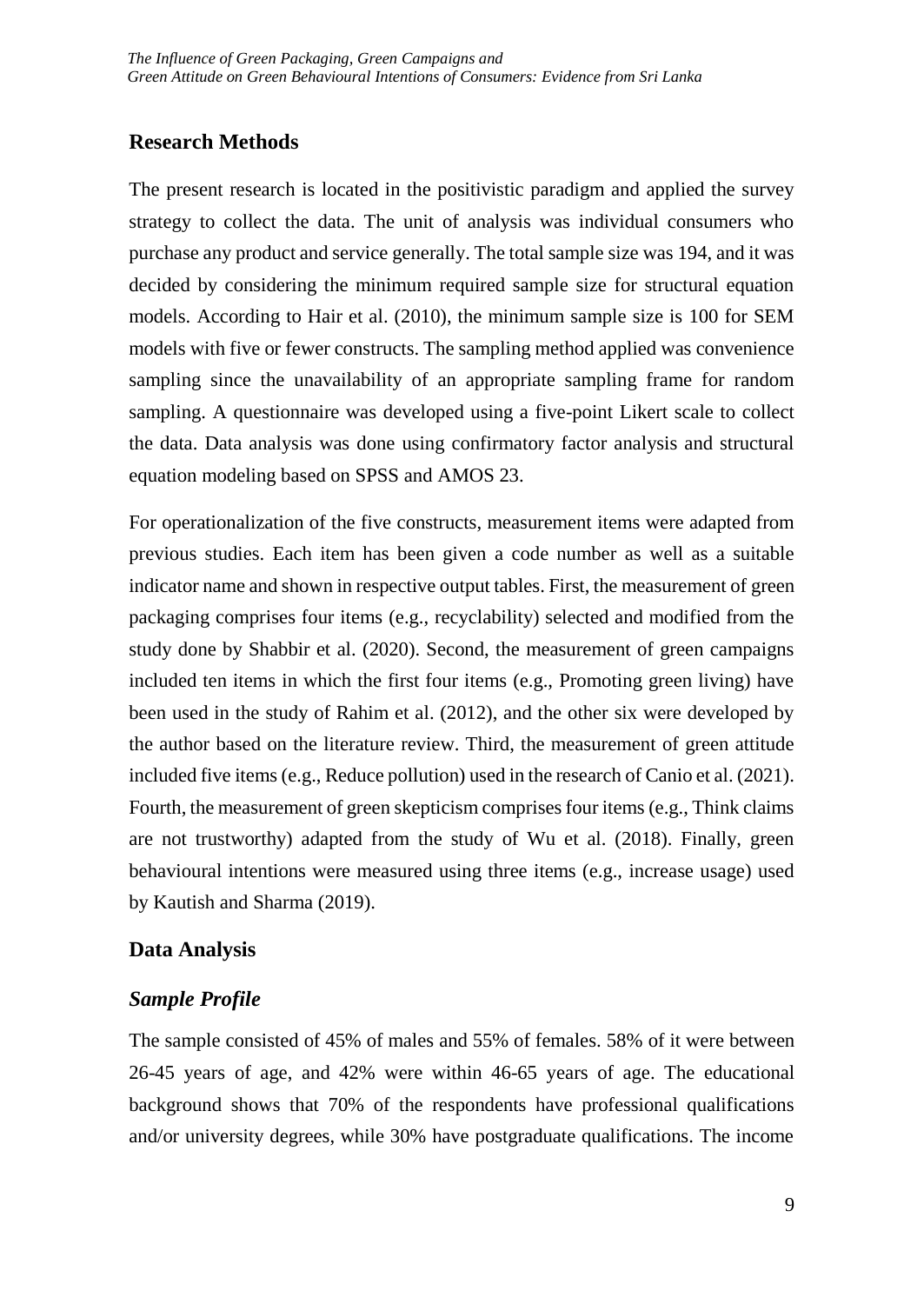level ranges from 50000-100000 for 20 % of the sample, and 80% of the sample earns more than 100000.

After the survey, the collected data were entered into IBM statistical package for social science (SPSS) software version 23. In the beginning, the data were tested for multivariate assumptions. The constructs and measurement items used in this present research were taken from previous studies with careful modifications wherever necessary in order to increase the relevance, validity, and reliability of the measurements. However, validity and reliability were tested, and unidimensionality was also examined by using CFA. Structural equation modeling (SEM) is used to test the causal relationships of constructs.

### *Multivariate Assumptions*

Collected data were tested for multivariate assumptions at the beginning. Table 1 shows Skewness and kurtosis statistics calculated, and they were within the recommended range of -2 and +2, ensuring the data were normally distributed (Field, 2000; George & Mallery, 2010). Therefore, parametric tests could be applied for further analysis.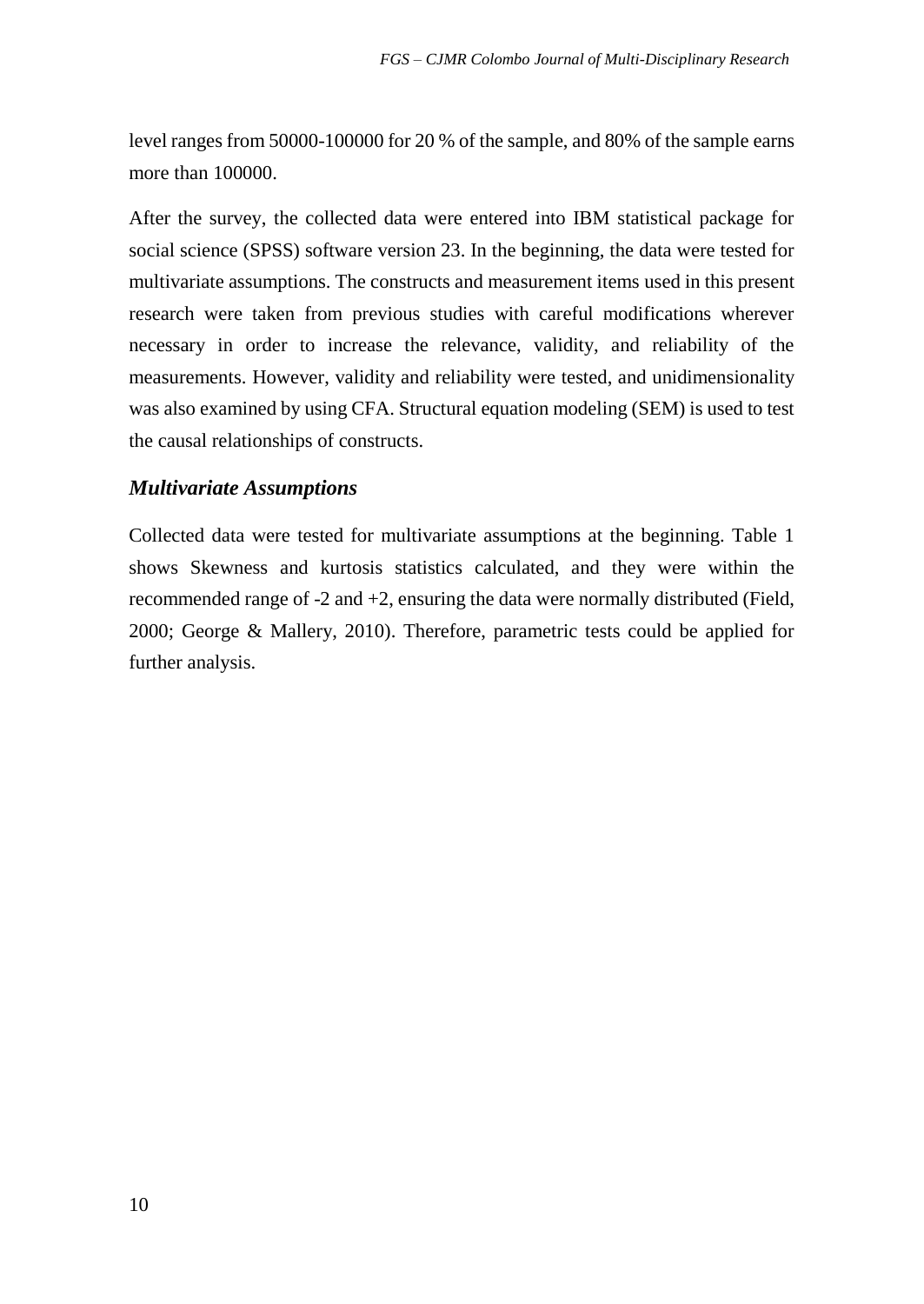# **Table 1:** *Normality test results*

|                 |                                  | $\underline{\mathbf{N}}$ | Mean             | Std.             |                  | <b>Skewness</b> | <b>Kurtosis</b>  |       |
|-----------------|----------------------------------|--------------------------|------------------|------------------|------------------|-----------------|------------------|-------|
| Code            | <b>Indicators</b>                |                          |                  | Dev.             |                  |                 |                  |       |
|                 |                                  | <b>Statistic</b>         | <b>Statistic</b> | <b>Statistic</b> | <b>Statistic</b> | Std. Error      | <b>Statistic</b> | Std.  |
|                 |                                  |                          |                  |                  |                  |                 |                  | Error |
| GP1             | Package information              | 194                      | 4.23             | .654             | $-.615$          | .175            | .817             | .347  |
| GP2             | Recyclability                    | 194                      | 4.23             | .630             | $-.601$          | .175            | 1.176            | .347  |
| GP3             | Biodegradability                 | 194                      | 4.14             | .705             | $-.390$          | .175            | $-.301$          | .347  |
| GP4             | Less damaging to environment     | 194                      | 4.23             | .644             | $-.602$          | .175            | .953             | .347  |
| GC1             | Promoting green living           | 194                      | 3.72             | .793             | $-.392$          | .175            | $-.145$          | .347  |
| GC2             | Encouraging to go green          | 194                      | 4.15             | .799             | $-.778$          | .175            | .265             | .347  |
| GC3             | Persuading green lifestyles      | 194                      | 3.98             | .762             | $-.534$          | .175            | .195             | .347  |
| GC4             | Leads social responsibility      | 194                      | 4.04             | .774             | $-.613$          | .175            | .223             | .347  |
| GC5             | Discourage harmful plastics      | 194                      | 3.91             | .718             | $-.378$          | .175            | .150             | .347  |
| GC <sub>6</sub> | Discourage harmful polythene     | 194                      | 3.94             | .692             | $-.589$          | .175            | .844             | .347  |
| GC7             | Discourage harmful shopping bags | 194                      | 3.93             | .779             | $-.672$          | .175            | .805             | .347  |
| GC8             | Reduce air pollution             | 194                      | 3.94             | .738             | $-.369$          | .175            | $-.018$          | .347  |
| GC9             | Reduce water pollution           | 194                      | 3.91             | .742             | $-.464$          | .175            | .211             | .347  |
| GC10            | Reduce land pollution            | 194                      | 3.96             | .723             | $-.779$          | .175            | 1.114            | .347  |
| GA1             | Environment protection           | 194                      | 4.11             | .609             | $-.339$          | .175            | .811             | .347  |
| GA2             | Reduce pollution                 | 194                      | 4.09             | .591             | $-.326$          | .175            | 1.076            | .347  |
| GA3             | Save the nature                  | 194                      | 4.10             | .624             | $-.329$          | .175            | .572             | .347  |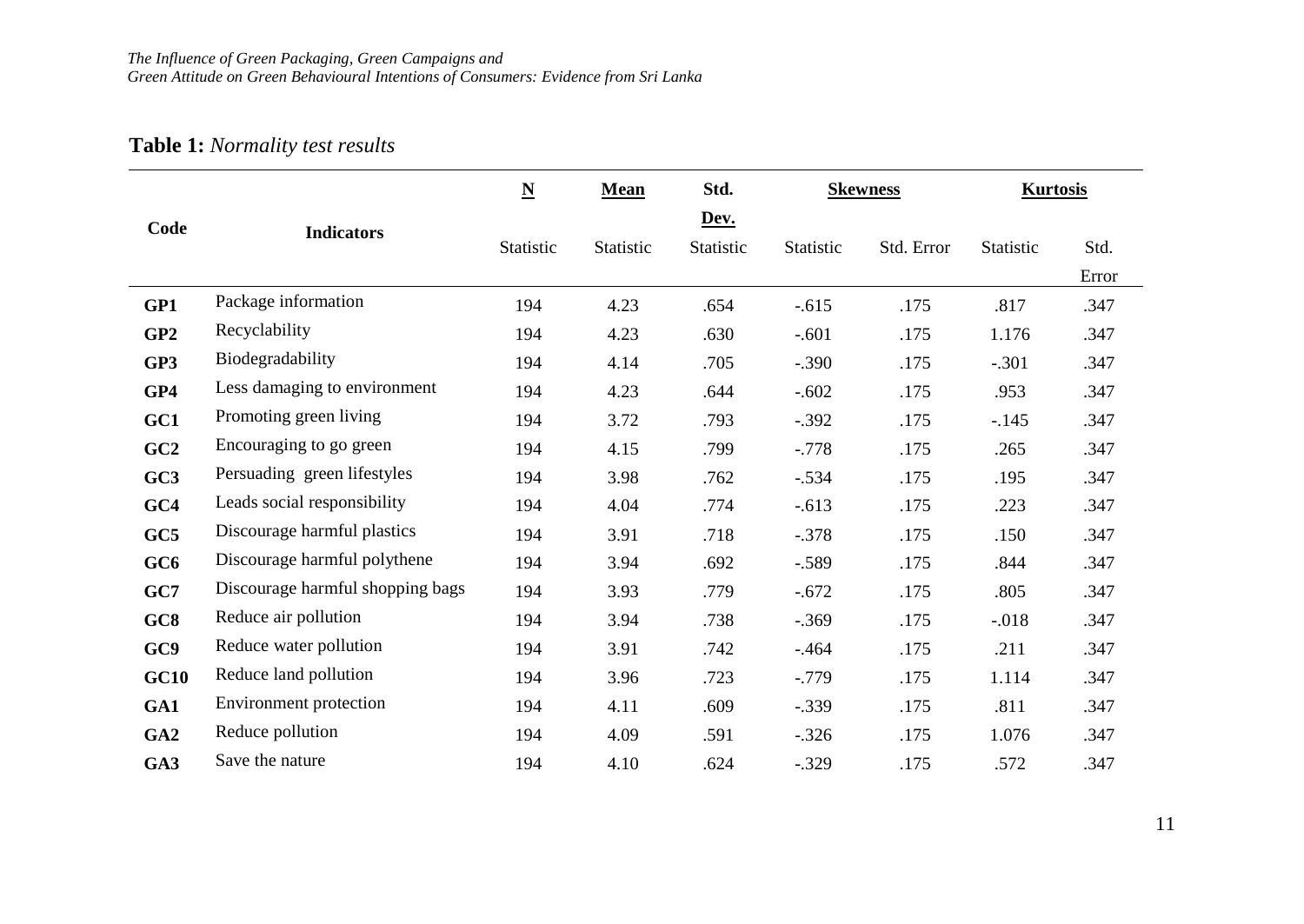| GA4             | Environmentally safe mode        | 194 | 4.09 | .621  | $-.325$ | .175 | .616    | .347 |
|-----------------|----------------------------------|-----|------|-------|---------|------|---------|------|
| GA5             | Prefer green products            | 194 | 4.09 | .642  | $-.436$ | .175 | .765    | .347 |
| GS1             | Think claims are not trustworthy | 194 | 3.06 | .877  | .262    | .175 | .159    | .347 |
| GS2             | Think claims are exaggerated     | 194 | 3.18 | 1.092 | .056    | .175 | $-.505$ | .347 |
| GS3             | Think claims are misleading      | 194 | 3.15 | .903  | .073    | .175 | $-.338$ | .347 |
| GS4             | Do not believe claims            | 194 | 3.25 | .967  | .064    | .175 | $-.533$ | .347 |
| GB1             | Increase usage                   | 194 | 3.94 | .742  | $-.523$ | .175 | .325    | .347 |
| GB <sub>2</sub> | Continue purchasing              | 194 | 3.99 | .687  | $-.576$ | .175 | .854    | .347 |
| GB <sub>3</sub> | Recommend to others              | 194 | 4.08 | .708  | $-.650$ | .175 | .799    | .347 |

*Source:* Compiled by author, 2021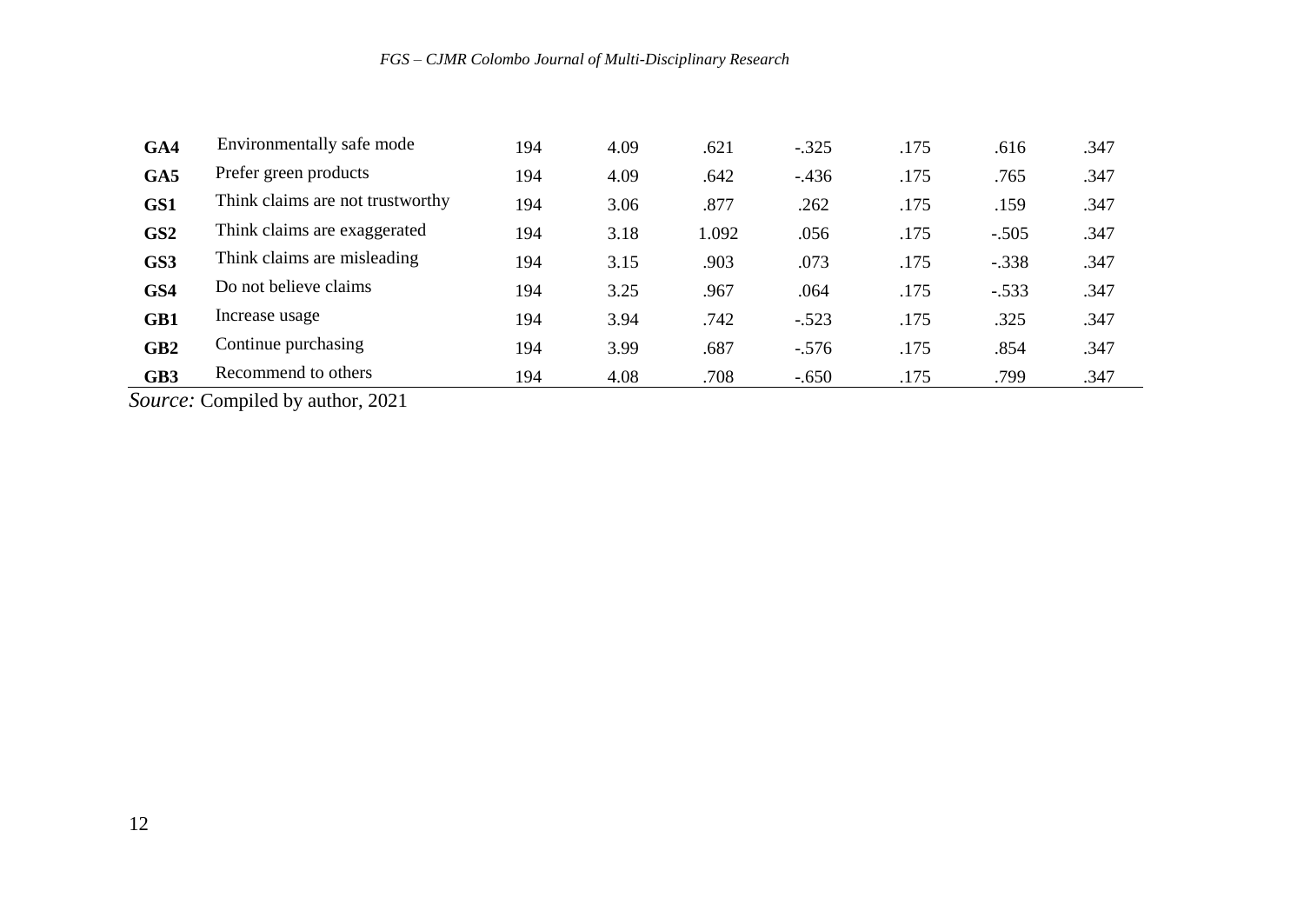# **Test of Adequacy of Sample**

The Kaiser-Meyer-Olkin Measure of Sampling Adequacy test was conducted, and all values calculated were greater than 0.5, as shown in Table 2. These values ensure the required sample adequacy (Kaiser, 1974; Malhothra & Dash, 2011). This result ensured the appropriateness of the application of factor analysis for the data.

Bartlett's test of Sphericity is also an accepted measure of multivariate normality of a set of a distribution. When the significant value is less than 0.05, the distribution is multivariate normal and recommended for factor analysis (Field, 2000). The values obtained in the present research are depicted in Table 2, and they are highly significant. Therefore, further analysis can proceed with CFA and SEM.

| <b>Construct</b>                    | KMO   |                   | <b>Bartlett's Test of Sphericity</b> |
|-------------------------------------|-------|-------------------|--------------------------------------|
|                                     |       | <b>Chi-Square</b> | Sig.                                 |
| Green Packaging                     | 0.851 | 750.863           | 0.000                                |
| Green Campaigns                     | 0.943 | 1038.144          | 0.000                                |
| <b>Green Attitudes</b>              | 0.869 | 418.069           | 0.000                                |
| Green Skepticism                    | 0.772 | 245.155           | 0.000                                |
| <b>Green Behavioural Intentions</b> | 0.736 | 266.684           | 0.000                                |

**Table 2:** *KMO and Bartlett's test of sphericity*

*Source:* Compiled by author, 2021

# *Confirmatory Factor Analysis (CFA)*

A measurement model was developed for further analysis, and a confirmatory factor analysis was conducted.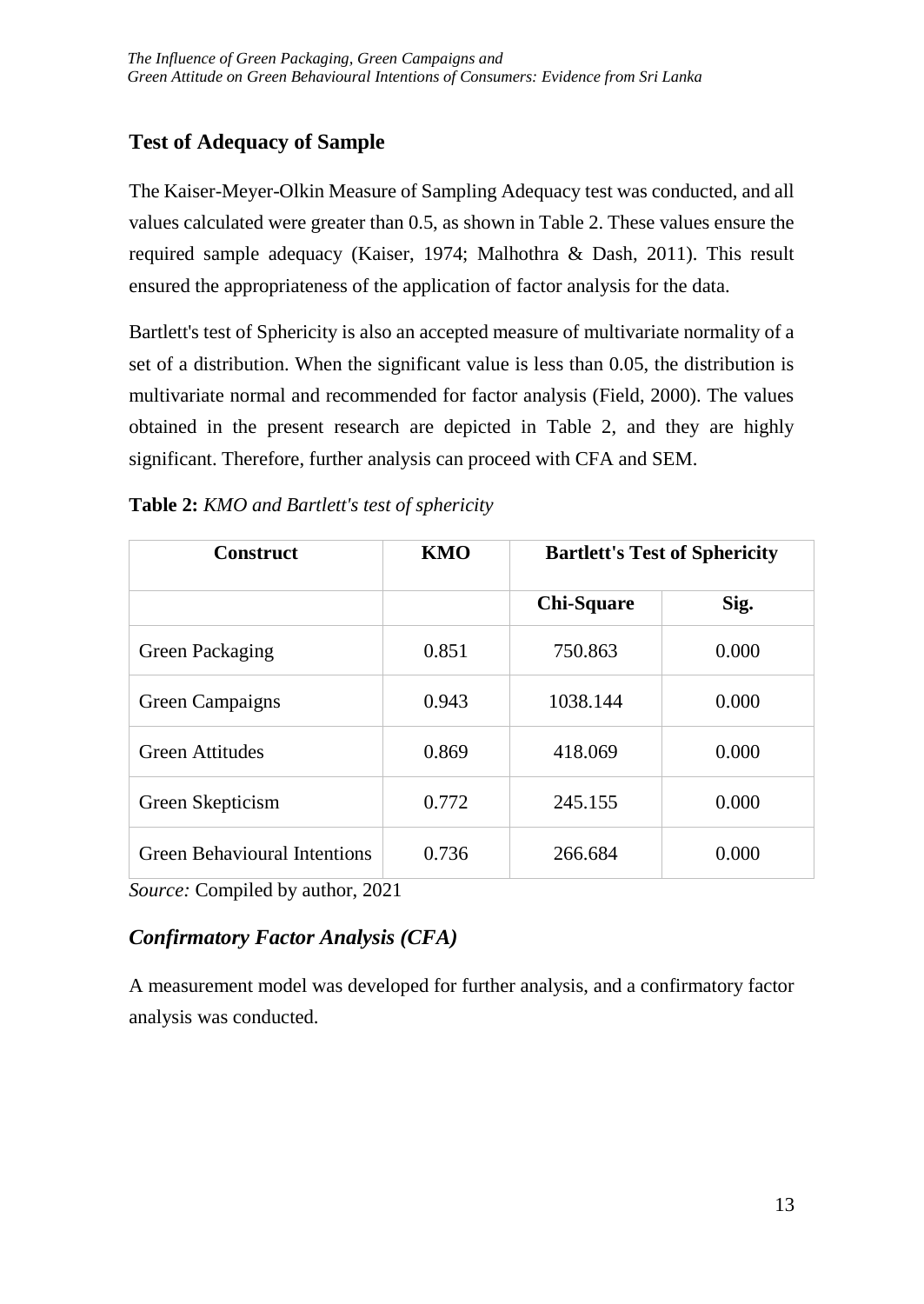### *Model Fit*

| Criterion                  | <b>CMI</b><br>N | df      | <b>CMIN</b><br>/df | <b>GFI</b> | <b>CFI</b> | PN<br>FI  | PС<br>FI  | IFI  |      | NFI  | <b>RMS</b><br>EA |
|----------------------------|-----------------|---------|--------------------|------------|------------|-----------|-----------|------|------|------|------------------|
| Model<br>Values            | 444.4<br>84     | 28<br>q | 1.552              | 0.9<br>52  | 0.94<br>8  | 0.7<br>71 | 0.8<br>43 | 0.94 | 0.94 | 0.96 | 0.053            |
| Recommen<br>ded<br>Values* |                 |         | 1.0 <<br>3.0       | 0.9        | 0.90       |           | 0.5       | 0.95 | 0.95 | 0.90 | 0.03 <<br>0.08   |

#### **Table 3:** *CFA-Goodness of Fit Indices*

CMIN: $\gamma$ 2; df: degrees of freedom; GFI: Goodness of fit Index; CFI: Comparative fit index; PNFI: Parsimony normed fit index; PCFI: Parsimony Comparative Fit Index; IFI: Incremental fit index; TLI: Tucker-Lewis Index; NFI: Normed fit index; RMSEA: Rootmean-square error of approximation

*Source:* Compiled by author, 2021 based on: Hair et al. (2010); Holmes-Smith (2012); Suki (2017); Parry (2020)

Table 3 shows the model fit indices for the estimated CFA model. The χ2 of the model was 444.484 with  $p > 0.05$  and 289 degrees of freedom, making  $\gamma/2d\mathbf{f} = 1.585$ . They were within the recommended regions as the criteria given by Holmes-Smith (2012) and Suki (2017). A GFI value over 0.90 is better as per the criteria set by Hair et al. (2010), and therefore, the obtained value for GFI is accepted. According to the recommended values of Suki (2017) and Parry (2020), the Comparative Fit Index has passed the recommended level. Parsimony Normed Fit Index and Parsimony Comparative Fit Index have passed the recommended thresholds as per the criteria given by Hair et al. (2010) and Suki (2017). Further, according to the criteria set by Hair et al. (2010), Suki (2017), and Holmes-Smith (2012), Incremental Fit Index has approximately reached the recommended level. RMSEA is well within the acceptable limits (Hair et al., 2010). Normed Fit Index also has passed the threshold; Tucker-Lewis Index shows a reasonable fit (Hair et al., 2010; Suki, 2017; Holmes-Smith, 2012). Accordingly, based on all these values, it can be concluded that the estimated measurement model fits these data well.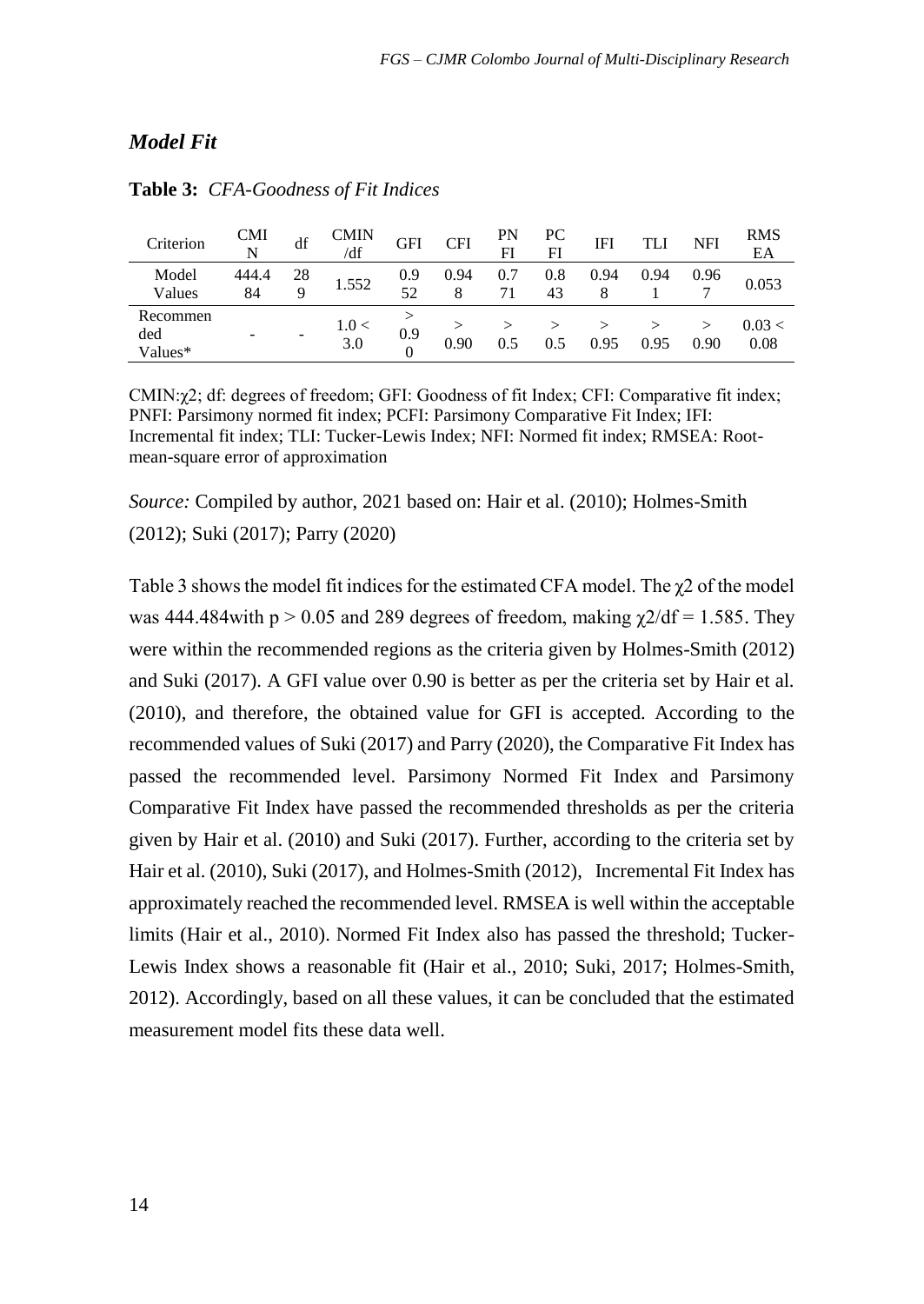# *Unidimensionality*



**Figure 2:** *Standardized Regression Weights of Confirmatory Factor Analysis (CFA)*

For the purpose of examining the unidimensionality, confirmatory factor analysis was done, and the factor loadings were well above 0.5, as shown in Figure 2 and Table 4, and all of them became positive and significant  $(P < 0.001)$ . Therefore, the unidimensionality was confirmed as very high (Cook & Kallen, 2009; Slocum-Gori, & Zumbo, 2011).

*Source:* Compiled by author, 2021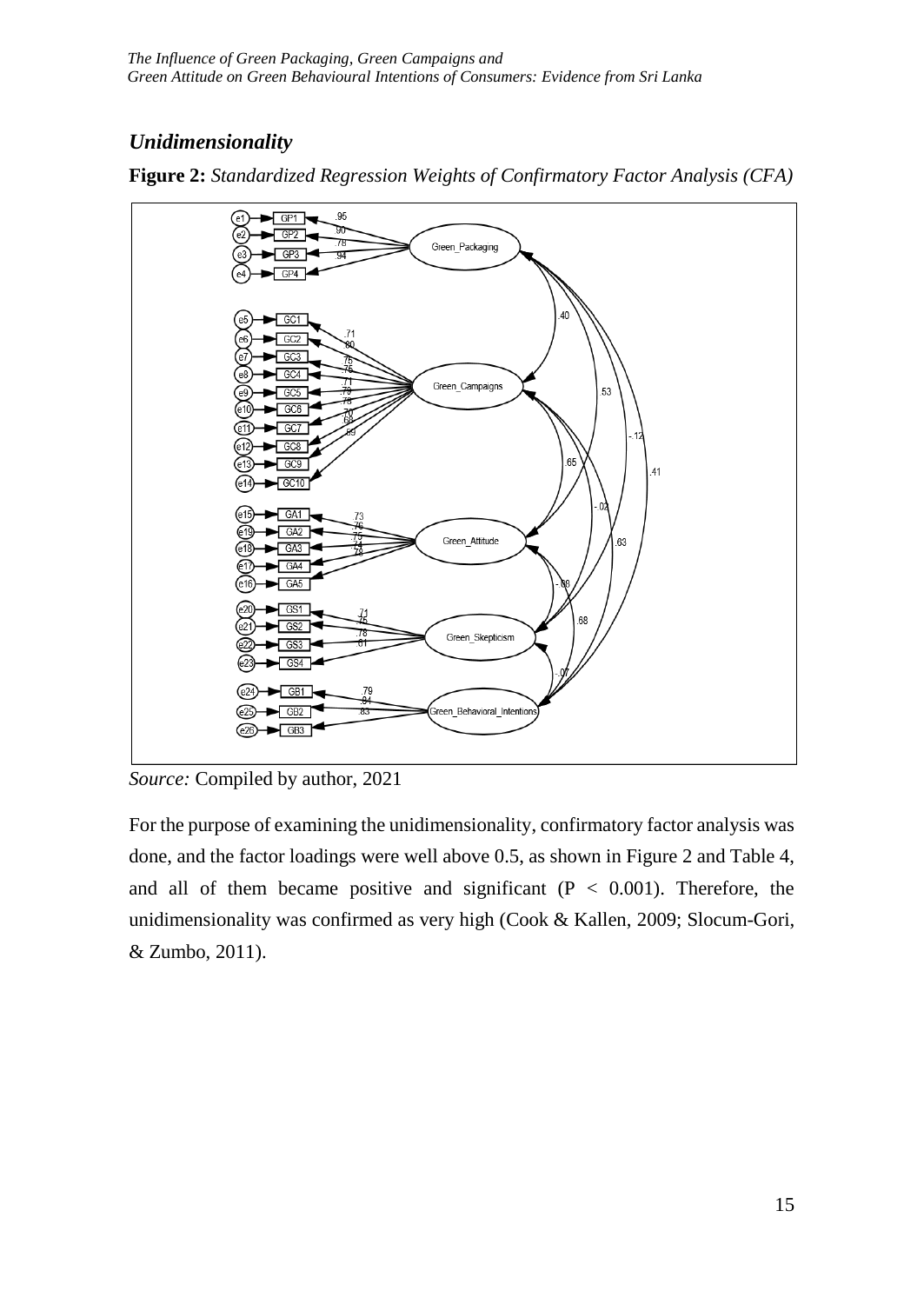| Code            | <b>Indicators</b>                | <b>Paths</b>     | <b>Constructs</b> | <b>Estimate</b><br>$S^{***}$ |
|-----------------|----------------------------------|------------------|-------------------|------------------------------|
| GP1             | Package information              | $\leftarrow$ --- | Green_Packaging   | .947                         |
| GP <sub>2</sub> | Recyclability                    | $\leftarrow$ --- | Green_Packaging   | .902                         |
| GP3             | Biodegradability                 | $\leftarrow$ --- | Green_Packaging   | .780                         |
| GP4             | Less damaging to environment     | <---             | Green_Packaging   | .942                         |
| GC1             | Promoting green living           | $\leftarrow$ --- | Green_Campaigns   | .709                         |
| GC <sub>2</sub> | Encouraging to go green          | $\leftarrow$ --- | Green_Campaigns   | .797                         |
| GC <sub>3</sub> | Persuading green lifestyles      | $\leftarrow$ --- | Green_Campaigns   | .753                         |
| GC <sub>4</sub> | Leads social responsibility      | <---             | Green_Campaigns   | .745                         |
| GC <sub>5</sub> | Discourage harmful plastics      | $\leftarrow$ --- | Green_Campaigns   | .714                         |
| GC <sub>6</sub> | Discourage harmful polythene     | $\leftarrow$ --- | Green_Campaigns   | .788                         |
| GC7             | Discourage harmful shopping bags | $\leftarrow$ --- | Green_Campaigns   | .782                         |
| GC <sub>8</sub> | Reduce air pollution             | $\leftarrow$ --- | Green_Campaigns   | .699                         |
| GC <sub>9</sub> | Reduce water pollution           | <---             | Green_Campaigns   | .678                         |
| GC10            | Reduce land pollution            | $\leftarrow$ --- | Green_Campaigns   | .593                         |
| GA1             | Environment protection           | $\leftarrow$ --- | Green_Attitude    | .733                         |
| GA <sub>2</sub> | Reduce pollution                 | $\leftarrow$ --- | Green_Attitude    | .762                         |
| GA3             | Save the nature                  | $\leftarrow$ --- | Green_Attitude    | .747                         |
| GA4             | Environmentally safe mode        | $\leftarrow$ --- | Green_Attitude    | .741                         |
| GA5             | Prefer green products            | $\leftarrow$ --- | Green_Attitude    | .778                         |
| GS1             | Think claims are not trustworthy | <---             | Green_Skepticism  | .712                         |

**Table 4:** *Standardized Factor Loading of Confirmatory Factor Analysis (CFA)*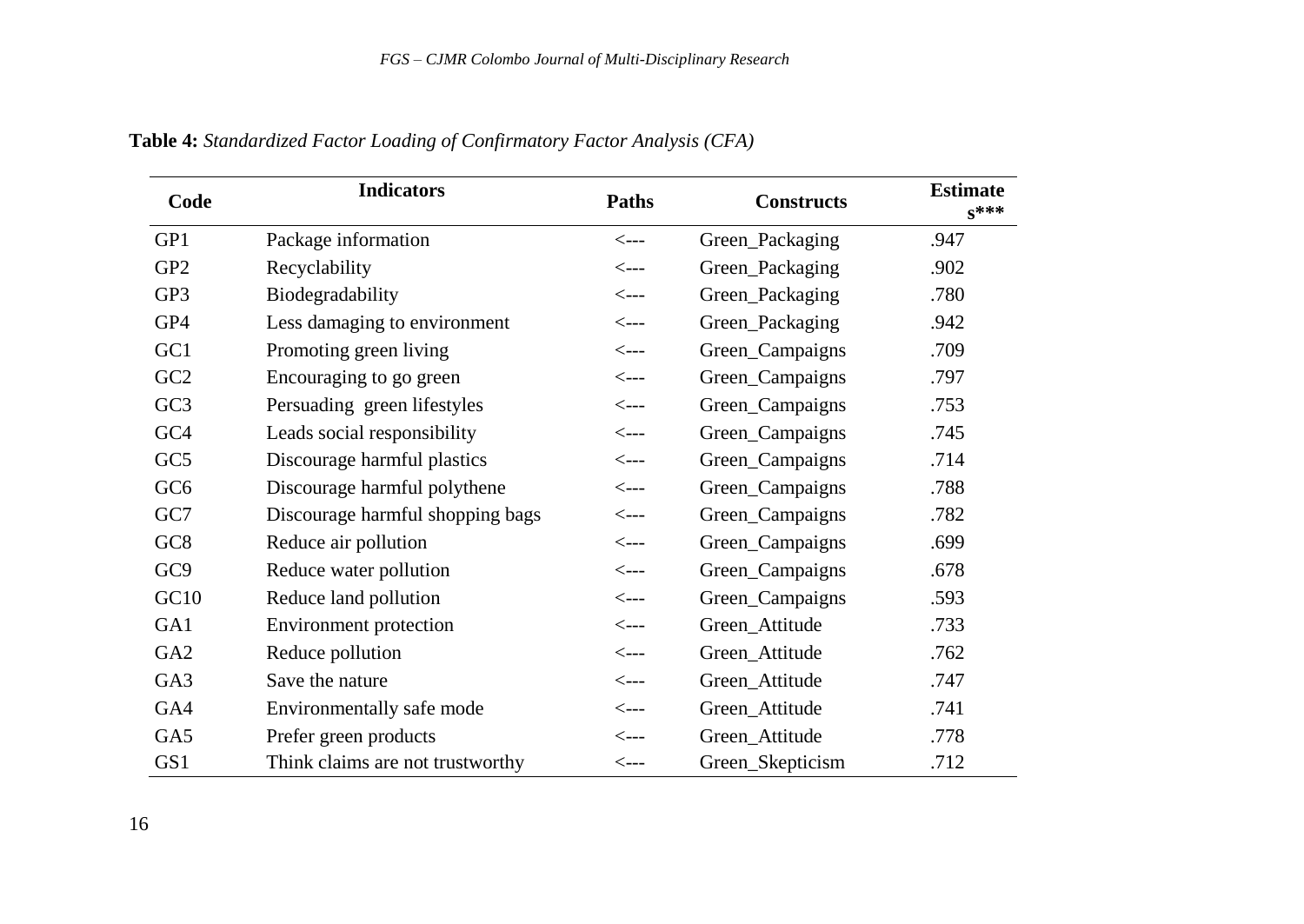#### *The Influence of Green Packaging, Green Campaigns and*

*Green Attitude on Green Behavioural Intentions of Consumers: Evidence from Sri Lanka*

| Code            | <b>Indicators</b>            | <b>Paths</b>     | <b>Constructs</b>                | <b>Estimate</b><br>$S^{***}$ |
|-----------------|------------------------------|------------------|----------------------------------|------------------------------|
| GS <sub>2</sub> | Think claims are exaggerated | $\leftarrow$ --- | Green_Skepticism                 | .752                         |
| GS <sub>3</sub> | Think claims are misleading  | $\leftarrow$ --- | Green_Skepticism                 | .784                         |
| GS4             | Do not believe claims        | <---             | Green_Skepticism                 | .606                         |
| GB1             | Increase usage               | $\leftarrow$ --- | Green_Behavioural_<br>Intentions | .795                         |
| GB <sub>2</sub> | Continue purchasing          | $\leftarrow$ --- | Green_Behavioural_<br>Intentions | .836                         |
| GB <sub>3</sub> | Recommend to others          | <---             | Green_Behavioural_<br>Intentions | .833                         |

 **\*\*\*** Statistically significant at .001

*Source:* Compiled by author, 2021

#### *Reliability*

Cronbach's Alpha values and Composite Reliability (CR) values of all latent variables were used to assess the reliability of the measurement scales. As depicted in Table 5, Cronbach's Alpha values are above the threshold of 0.7, which confirmed the internal consistency of the scales (Hair et al., 2010). CR values are also given in Table 5, and all the values exceed 0.7 ensuring acceptable reliability (Fornell & Larcker, 1981; Hair et al., 2010; Malhothra & Dash, 2011). Therefore, the model has strong evidence for reliability.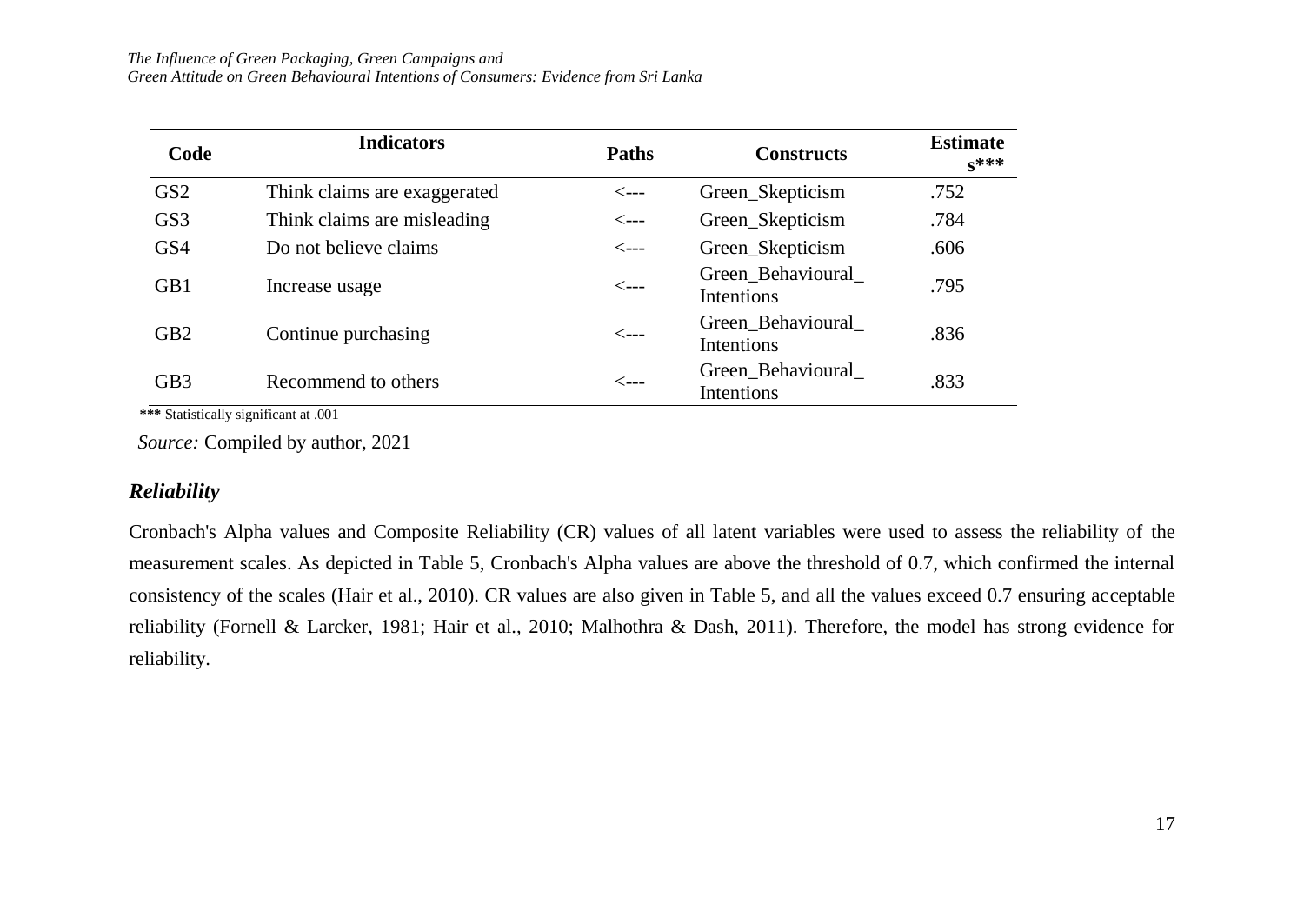| <b>Constructs</b>                                           | No.<br><b>of</b><br><b>Items</b> | Cronbach's<br><b>Alpha</b><br>$\alpha > 0.7$ | Composite<br><b>Reliability</b><br>(CR)<br>CR > 0.7 | Average<br>Variance<br><b>Extracted</b><br>(AVE)<br>AVE ><br>0.5 |
|-------------------------------------------------------------|----------------------------------|----------------------------------------------|-----------------------------------------------------|------------------------------------------------------------------|
| Green Packaging                                             | $\overline{4}$                   | 0.937                                        | 0.941                                               | 0.802                                                            |
| GP1- Package information                                    |                                  |                                              |                                                     |                                                                  |
| GP2-Recyclability                                           |                                  |                                              |                                                     |                                                                  |
| GP3-Biodegradability                                        |                                  |                                              |                                                     |                                                                  |
| GP4- Less damaging to environment                           |                                  |                                              |                                                     |                                                                  |
| Green Campaigns                                             | 10                               | 0.918                                        | 0.918                                               | 0.530                                                            |
| GC1-Promoting green living                                  |                                  |                                              |                                                     |                                                                  |
| GC2- Encouraging to go green                                |                                  |                                              |                                                     |                                                                  |
| GC3- Persuading green lifestyles                            |                                  |                                              |                                                     |                                                                  |
| GC4- Leads social responsibility                            |                                  |                                              |                                                     |                                                                  |
| GC5-Discourage harmful plastics                             |                                  |                                              |                                                     |                                                                  |
| GC6-Discourage harmful polythene                            |                                  |                                              |                                                     |                                                                  |
| GC7- Discourage harmful shopping                            |                                  |                                              |                                                     |                                                                  |
| bags                                                        |                                  |                                              |                                                     |                                                                  |
| GC8- Reduce air pollution                                   |                                  |                                              |                                                     |                                                                  |
| GC9- Reduce water pollution                                 |                                  |                                              |                                                     |                                                                  |
| GC10-Reduce land pollution                                  |                                  |                                              |                                                     |                                                                  |
| Green Attitude                                              | 5                                | 0.867                                        | 0.867                                               | 0.566                                                            |
| GA1-Environment protection                                  |                                  |                                              |                                                     |                                                                  |
| GA2-Reduce pollution                                        |                                  |                                              |                                                     |                                                                  |
| GA3- Save the nature                                        |                                  |                                              |                                                     |                                                                  |
| GA4- Environmentally safe mode                              |                                  |                                              |                                                     |                                                                  |
| GA5- Prefer green products                                  |                                  |                                              |                                                     |                                                                  |
| Green Skepticism                                            | 4                                | 0.801                                        | 0.807                                               | 0.514                                                            |
| GS1-Think claims are not                                    |                                  |                                              |                                                     |                                                                  |
| trustworthy                                                 |                                  |                                              |                                                     |                                                                  |
| GS2- Think claims are exaggerated                           |                                  |                                              |                                                     |                                                                  |
| GS3- Think claims are misleading                            |                                  |                                              |                                                     |                                                                  |
| GS4- Do not believe claims                                  |                                  |                                              |                                                     |                                                                  |
| <b>Green Behavioural Intentions</b>                         | 3                                | 0.861                                        | 0.862                                               | 0.675                                                            |
| GB1- Increase usage                                         |                                  |                                              |                                                     |                                                                  |
| GB2- Continue purchasing                                    |                                  |                                              |                                                     |                                                                  |
| GB3-Recommend to others<br>Source: Compiled by author, 2021 |                                  |                                              |                                                     |                                                                  |

**Table 5:** *Results of Reliability and Convergent Validity Tests*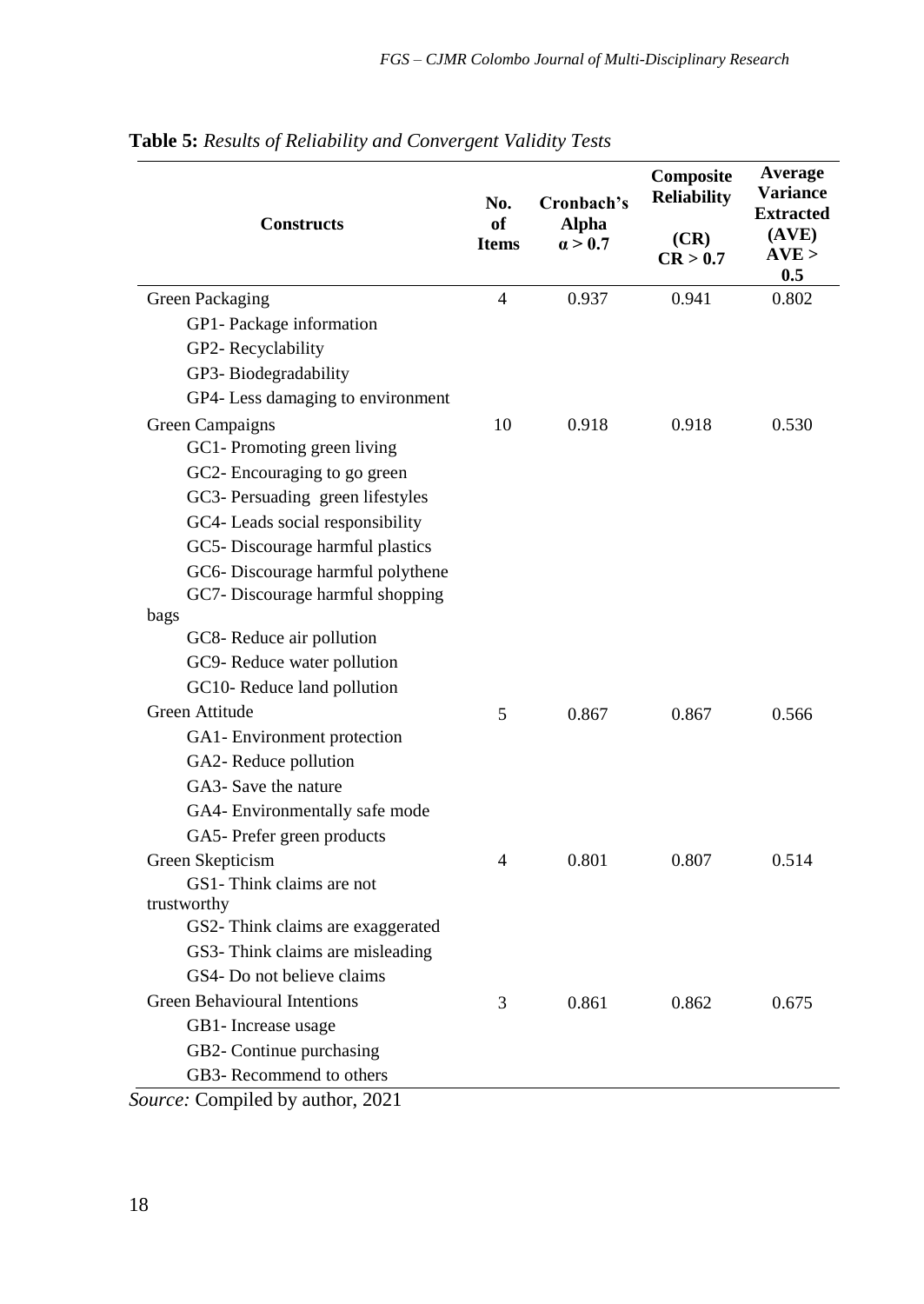## *Convergent Validity*

As shown in Table 5, all AVE values exceeded the recommended value of 0.5, ensuring the convergent validity was acceptable (Fornell & Larcker, 1981; Hair et al., 2010).

## *Discriminant Validity*

The results of the testing of discriminant validity are given in Table 6. The square roots of the AVE values are given on the principal diagonal, and they are greater than the inter-construct correlations in their corresponding rows and columns. These results confirm the discriminant validity of the estimated model (Fornell & Larcker, 1981; Hair et al., 2010).

### **Table 6:** *Assessment of Discriminant validity*

|                                                  | Green<br>Packaging | Green<br>Campaigns | Green<br>Attitude | Green<br>Skepticism | Green<br>Behavioural<br>Intentions |
|--------------------------------------------------|--------------------|--------------------|-------------------|---------------------|------------------------------------|
| Green<br>Packaging                               | 0.895              |                    |                   |                     |                                    |
| Green<br>Campaigns                               | 0.401              | 0.728              |                   |                     |                                    |
| Green<br>Attitude                                | 0.528              | 0.653              | 0.752             |                     |                                    |
| Green<br>Skepticism                              | $-0.124$           | $-0.02$            | 0.078             | 0.717               |                                    |
| Green<br><b>Behavioural</b><br><b>Intentions</b> | 0.411              | 0.633              | 0.679             | $-0.065$            | 0.822                              |

*Source:* Compiled by author, 2021

# **Structural Model and Results**

A structural equation model was developed and applied to examine the relationship among constructs. Accordingly, the hypotheses were also tested. The recommended model fit indices were used to test the model fit, and they are given in Table 7.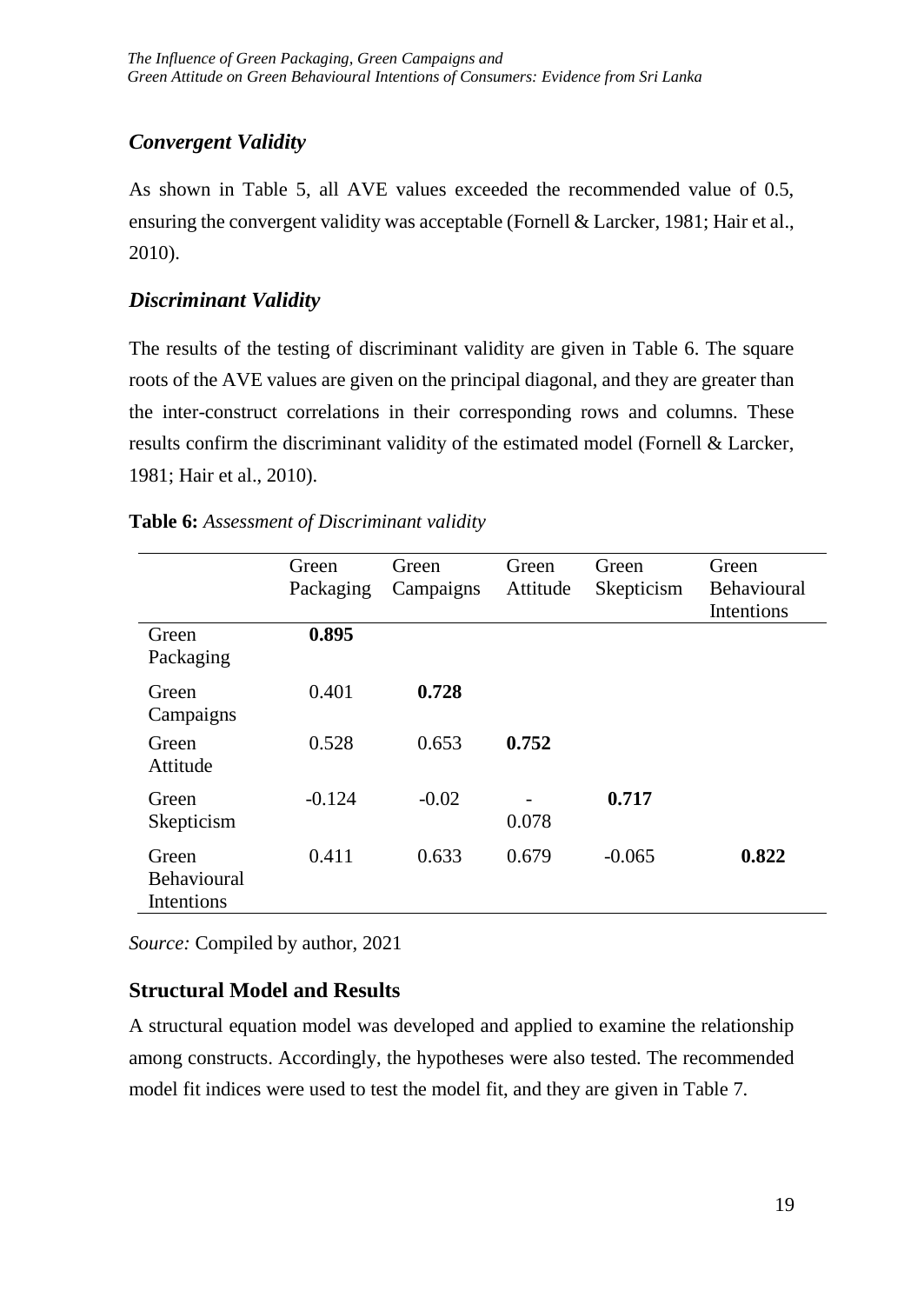| Criterion                  | CMI<br>N    | df | <b>CMIN</b><br>/df | GFI       | <b>CFI</b> | PN<br>FI  | PС<br>FI  | IFI  |      | <b>NFI</b> | <b>RMS</b><br>EA |
|----------------------------|-------------|----|--------------------|-----------|------------|-----------|-----------|------|------|------------|------------------|
| Model<br>Values            | 493.7<br>82 | 29 | 1.680              | 0.9<br>41 | 0.93       | 0.7<br>72 | 0.8<br>45 | 0.93 | 0.92 | 0.95<br>4  | 0.059            |
| Recomme<br>nded<br>Values* |             |    | 1.0<<br>3.0        | 0.9       | 0.90       |           | 0.5       | 0.95 | 0.95 | 0.90       | 0.03 <<br>0.08   |

**Table 7:** *SEM-Goodness of Fit Indices*

CMIN:χ2; df: degrees of freedom; GFI: Goodness of fit Index; CFI: Comparative fit index; PNFI: Parsimony normed fit index; Parsimony comparative fit index IFI: Incremental fit index; TLI: Tucker-Lewis index; NFI: Normed fit Index; RMSEA: Root-mean-square error of approximation

*Source:* Compiled by author, 2021 based on: Hair et al. (2010); Holmes-Smith (2012); Suki (2017); Parry (2020)

As depicted in Table 7, all fit indices are satisfactory, and therefore, the postulated causal structure is well fitted to the data collected.





*Source:* Compiled by author, 2021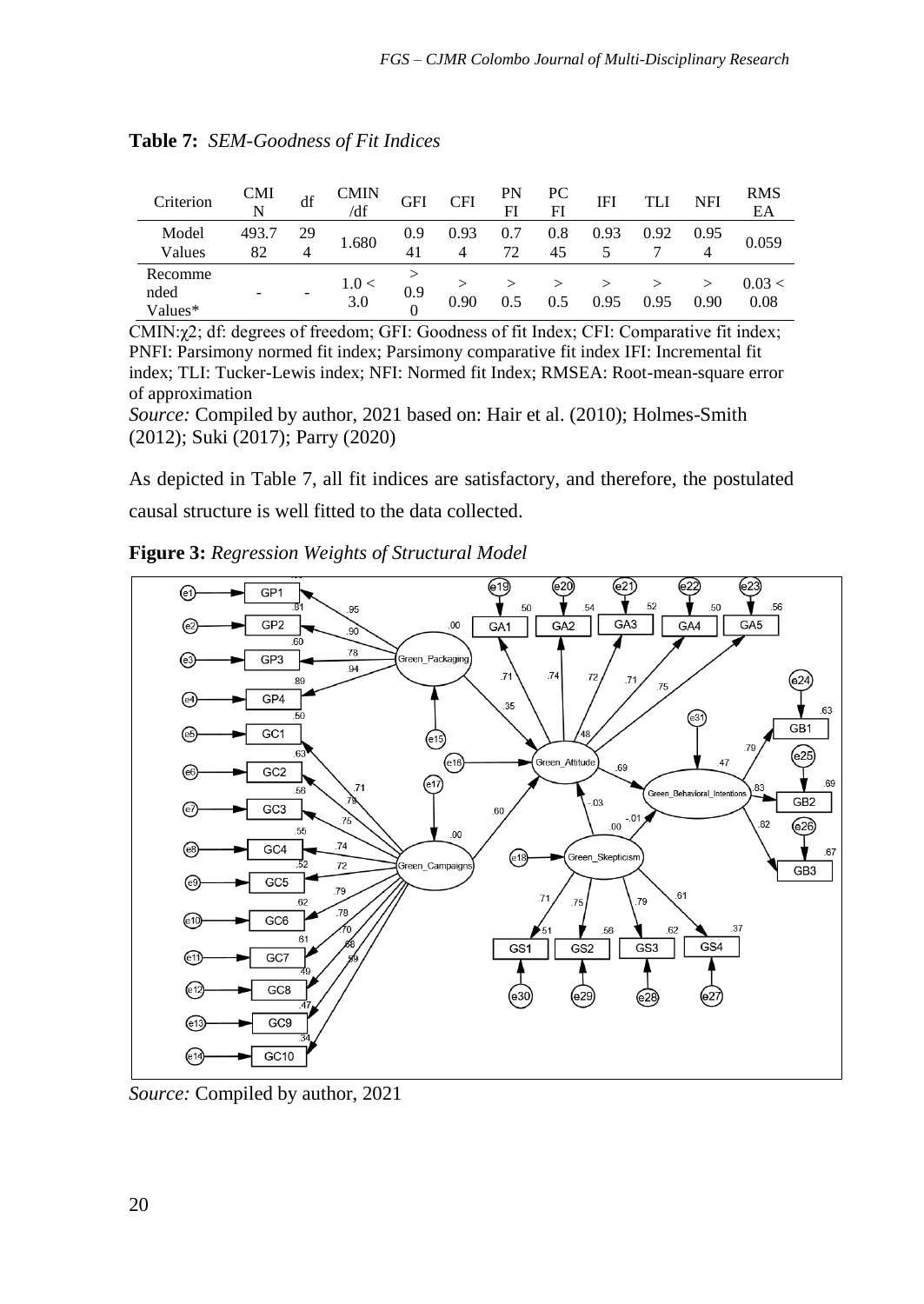|                  | <b>Paths</b> |                                     | <b>Estimate</b> |
|------------------|--------------|-------------------------------------|-----------------|
| Green Packaging  | $-----$      | Green Attitude                      | $.352***$       |
| Green Campaigns  | $-----$      | Green Attitude                      | .598***         |
| Green Skepticism | $---2$       | Green Attitude                      | $-.031$         |
| Green Skepticism | $-----$      | <b>Green Behavioural Intentions</b> | $-.011$         |
| Green Attitude   | $-----$      | <b>Green Behavioural Intentions</b> | $.686***$       |

| Table 7: Regression Weights and Significance |  |  |
|----------------------------------------------|--|--|
|----------------------------------------------|--|--|

**\*\*\*** Statistically significant at .001

*Source:* Compiled by author, 2021

## *Testing the Hypotheses*

As shown in Figure 3, the Green Packaging impacts Green Attitude positively, and the contribution is 0 .352. As depicted in Table 7, it is significant at the 0.001 level, and therefore,  $H_1$  can be accepted. The other latent construct, Green Campaigns, positively impacts Green Attitude, and it contributes 0.598 at a significant level of 0.001. Therefore,  $H_2$  is also accepted. The third hypothesis is about the negative impact of Green Skepticism on Green Attitude. It is not significant. Therefore,  $H_3$  is rejected. The fourth hypothesis is that Green Skepticism negatively impacts Green Behavioural Intentions as in figure 7, but it is also not significant, as given in Table 7. Therefore, H4 is also rejected.Finally, it is found that Green Attitude impacts positively to Green Behavioural Intention by contributing .69, and it is significant at .001. Therefore  $H_5$  is accepted.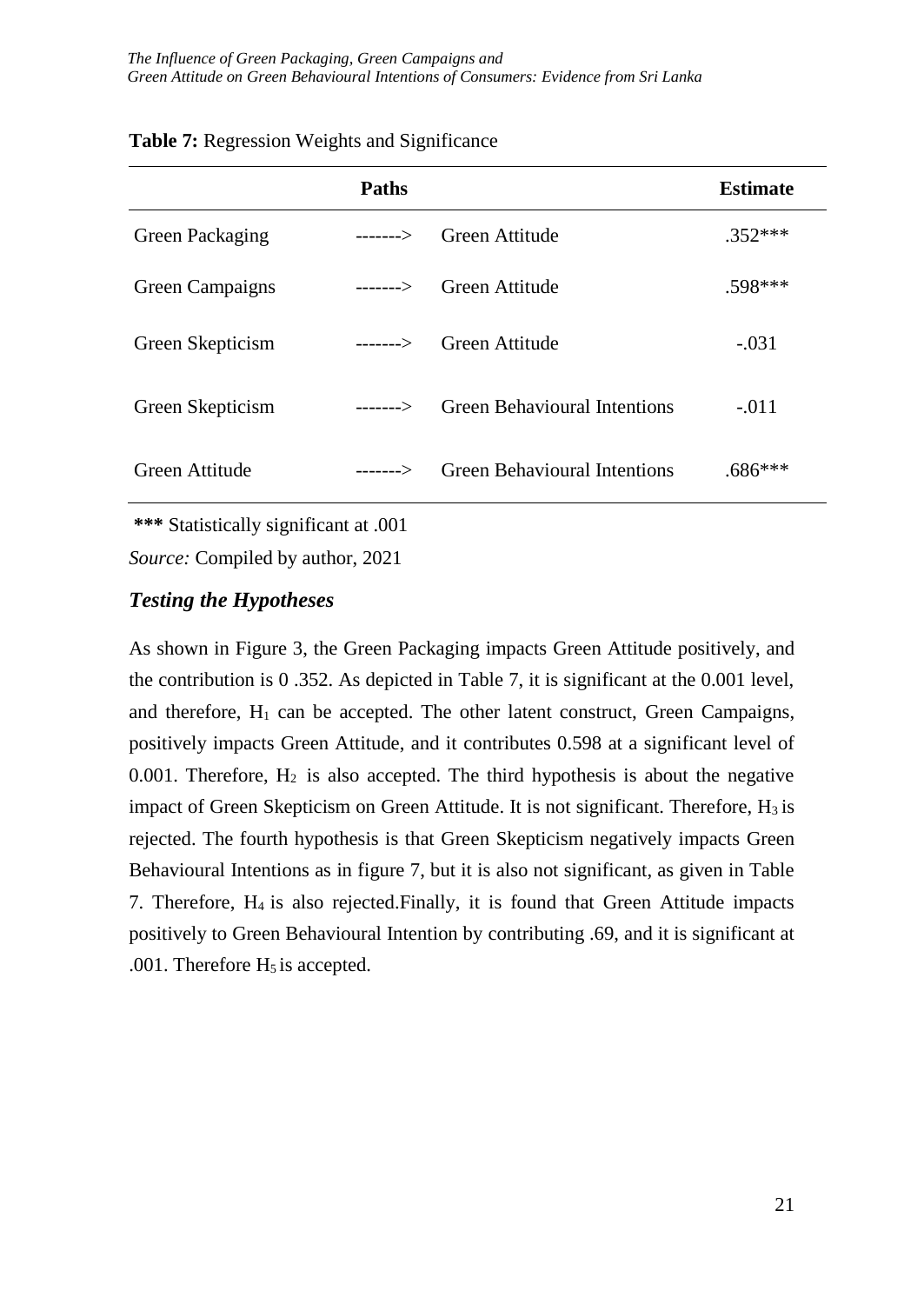| Table 8: Summary of Hypothesis Testing |  |  |
|----------------------------------------|--|--|
|                                        |  |  |

|                | <b>Hypotheses</b>                                                                    | <b>Results</b> |
|----------------|--------------------------------------------------------------------------------------|----------------|
| $H_1$          | Green packaging positively affects the green attitudes of<br>consumers.              | Supported      |
| H <sub>2</sub> | Green campaigns positively affect the green attitudes of<br>consumers.               | Supported      |
| $H_3$          | Green skepticism negatively affects attitude towards<br>green products               | Not Supported  |
| $H_4$          | Green skepticism negatively affects the green<br>behavioural intentions of consumers | Not Supported  |
| $H_5$          | Green attitude positively affects green behavioural<br>intentions of consumers       | Supported      |

*Source:* Compiled by author, 2021

### **Findings and Discussion**

### *Green packaging and green attitudes of consumers*

The present research found that green packaging has a significant impact on the green attitude of consumers. The green attitude is formed in the consumer's mind because of several reasons. The information provided by green packaging with eco-labels convinces and motivates consumers to be transformed into green consumers. The knowledge a consumer must have about environmental sustainability is enhanced by the practical and inducing information that comes with green packaging. Therefore, rational consumers may have the chance to conceptualize green consumerism when exposed to a decision-making situation where a well-designed green package with eco-label is available. Therefore, such consumers can form a positive attitude towards the green product. The present finding is in line with some of the findings of previous research. Canio et al. (2021) consumers select sustainably packaged foods when they have sustainability motives. The waste generated through packaging is readily seen due to the packaging materials which are not recyclable. Consumers recognize such harmful packaging materials, and therefore they can easily identify green packaging with their practical knowledge. Beitzen-Heineke et al. (2017) and Chen et al. (2017) have studied this waste generated from plastic packaging and the amount of garbage generated from household waste. As Klaiman et al. (2017) correctly pointed out,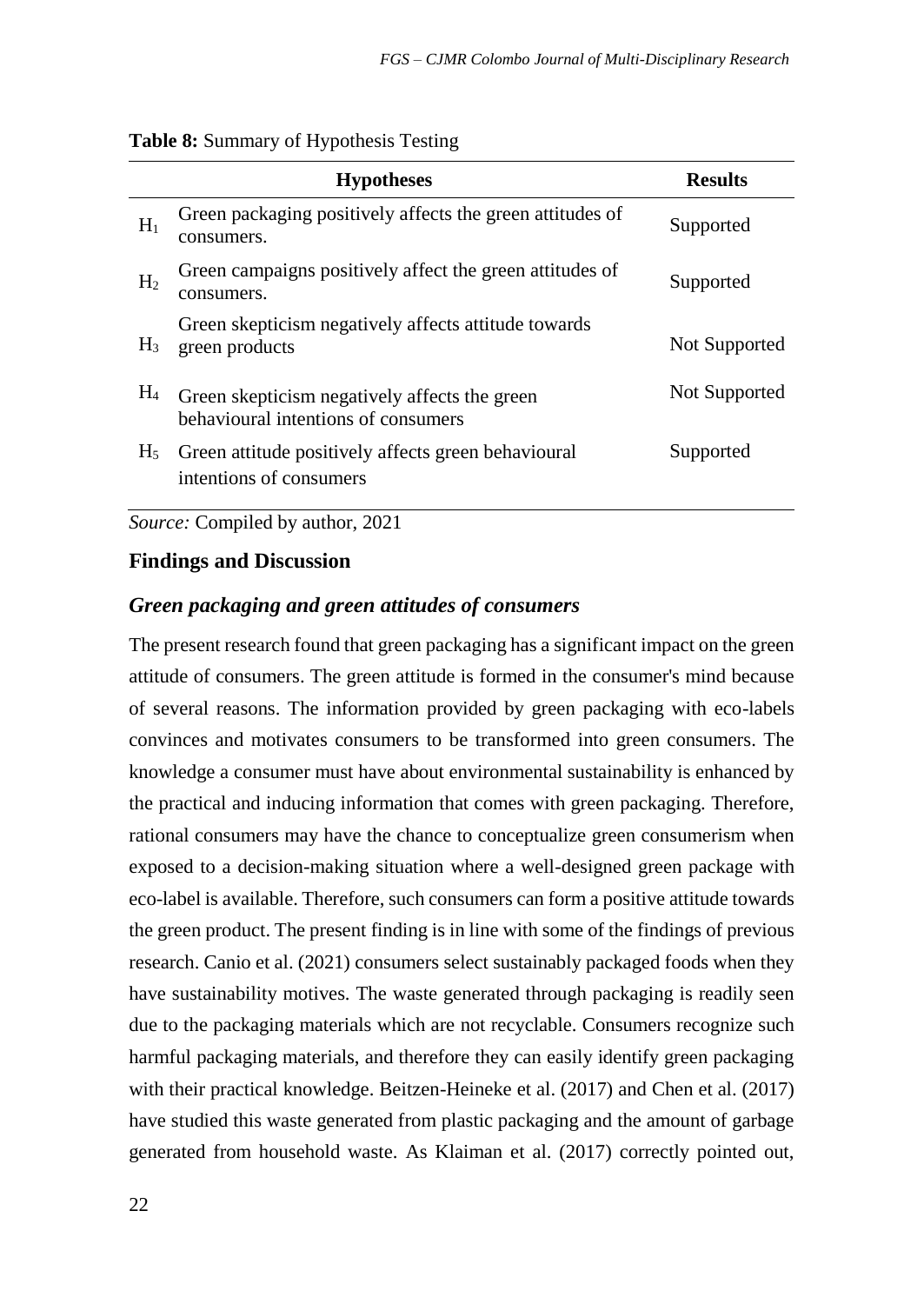consumers have to spend much time separating and preparing garbage disposal because of these various packaging materials. Such a tiresome task reminds consumers when they see a green package ready for sale, and consumers easily form an attitude towards the positive side of green packaging. As Parguel et al. (2011) explain, when a green label comes with an independent agency, consumers' acceptance of a product is very high. Therefore, a positive attitude can be enhanced in the consumers' minds when they observe such labels. The findings also shed light on the explanations given by Vilarinho et al. (2018). They stressed that biodegradable food packaging had been developed to handle environmental issues, and such types of materials have a very high probability of attracting consumers and forming a positive attitude for such products.

### *Green campaigns and green attitudes of consumers*

The present research found that green campaigns positively affect green attitudes. These green campaigns may take the form of different promotions, advertising, public communications, and the like. However, the green campaigns do some basic formation of consumers' green attitude whatever the mode they take. The green campaigns educate consumers on different aspects of environmental protection endeavors. Therefore, finally, consumers transform themselves into such green consumer status. The findings of this research validate some of the previous scholarly works. Kim et al. (2019) have found that green advertising affects consumers' attitudes and environmental friendliness. Present research supports these findings. There are somewhat opposite views. Accordingly, even though consumers are receiving plenty of information from green advertising, consumers do not become green consumers because of not having a better understanding of it (Rahim et al., 2012). Onditi (2016) has reported that consumers need some time to decide to use them. The present research is inconsistent with these findings because, from green campaigns, consumers learn about green lifestyles, but they only form positive attitudes at first, and after some time, they express the intention to buy and go for the final purchase.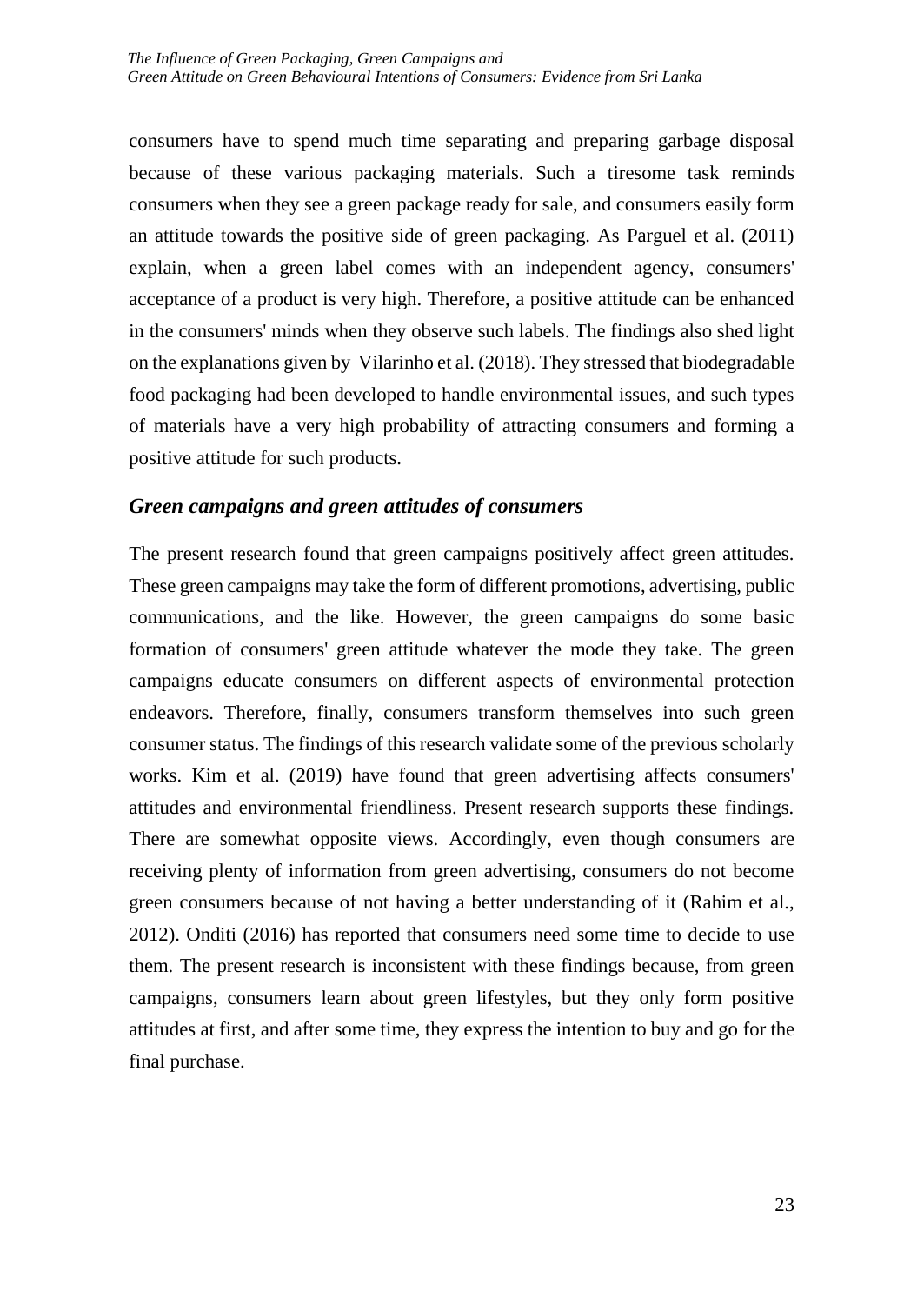### *Green attitude and green behavioural intentions*

The present research found that green attitude positively affects green behavioural intention, and the contribution is .69, statistically significant at the .001 level. Salam (2021) has found that environment consciousness affects attitude and then buying intentions. The present research found that green packaging and green campaigns affect green attitudes and then behavioural intentions. Therefore, present findings have found similar findings, but the scope covers broad aspects. Behavioural intentions cover several dimensions, such as positive word of mouth, intention to continue the same purchase in the future, and intentions to increase the purchase or use of green products. The present findings confirm the findings of Ali et al. (2011). They have found that when people come to know about environmental problems, people change their behavior. Because the formation of a green attitude occurs due to different green campaigns and packaging, this green attitude changes the behavioural intentions. Further, the findings of Paul et al. (2016) are also in line with present findings since they have reported that customer attitude influences purchase behavior.

### **Conclusion**

The present study is based on the premise that even though the constructs considered have been explored individually or in different relationships, they have not been studied on how green behavioural intentions were affected by green packaging, green campaigns, and green attitude in the presence of green skepticism. Therefore, the present study added the existing knowledge, a theoretical model which can explain the said relationships. These constructs have not been investigated with appropriate links to understand the phenomenon to the best of the author's knowledge. Therefore, present research fills the knowledge gap that exists. In a nutshell, present research found that both green packaging and green campaigns influence to form a positive green attitude among customers and consequently impact green behavioural intentions. The other construct studied was the negative influence of green skepticism on green attitude and green behavioural intentions, but the results were not statistically significant.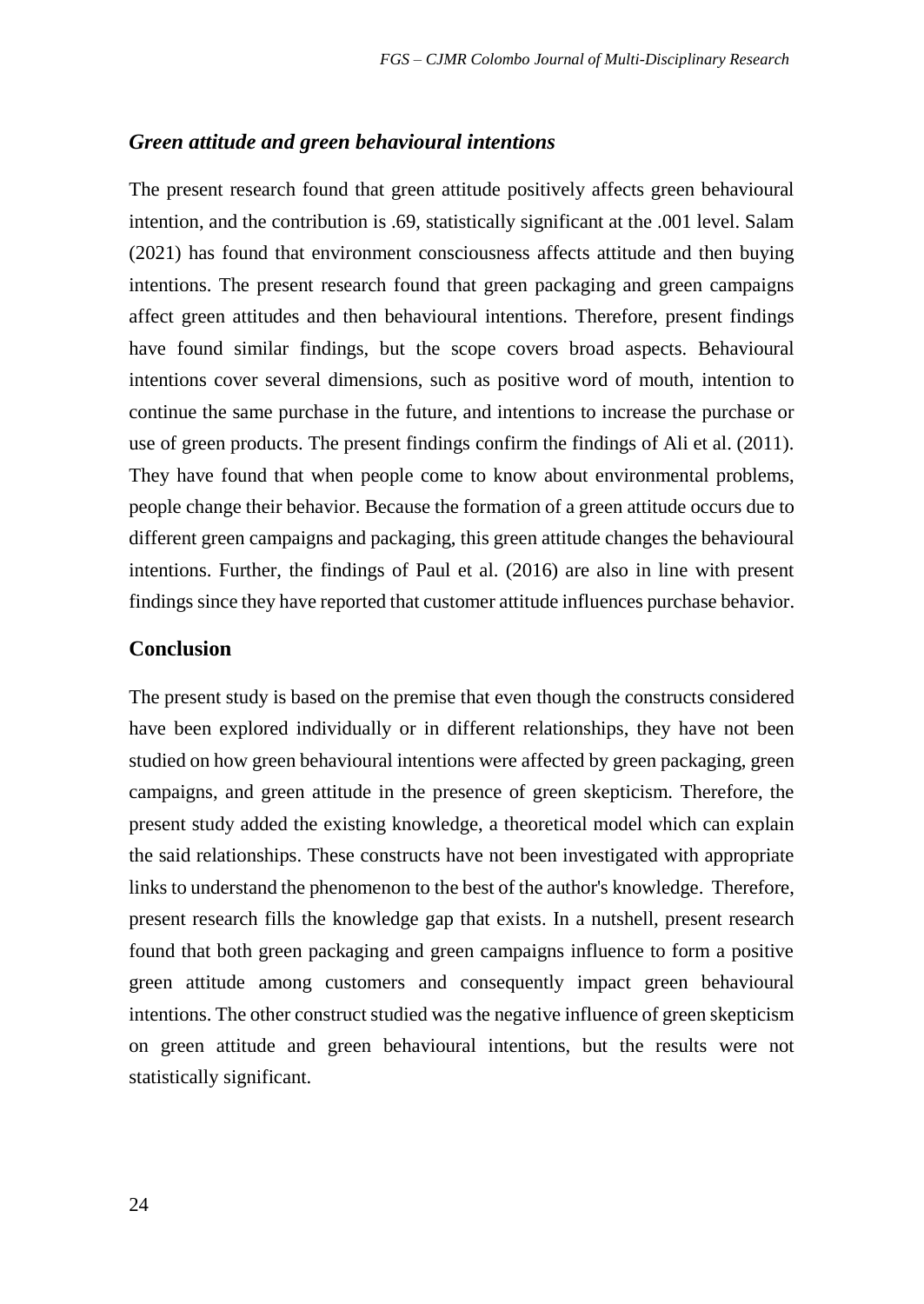The study captured several vital insights and contributed to the existing knowledge on the green behavior of consumers. Since packaging affects green attitude and changes behavior, information provided by eco-labeling can convert the normal consumers into green consumers, which is a need of the country for a sustainable environment. Therefore, the research concludes that designing packaging with the necessary information will convert the country's consumers into mostly required consumers. The other contribution is identifying the green campaigns conclude the ability to convert the consumers into green consumers through various informational support campaigns. Therefore achieving a status of a sustainable environment for the future of the people is guided by the contributions of this research.

### *Theoretical and managerial Implications*

Marketers are seeking ways to reach customers in order to achieve their objectives. Green behavioural intentions are vital for marketers who are involved with green marketing. To realize how consumers behave in response to market offerings is one of the marketer's vital tasks. Present research shed light on this, and the tested theoretical model explains how consumers behave when marketers manipulate relevant constructs. The research gives evidence of the undoubted impact of green attitude on green behavioural intention, and therefore, in order to have desired benefits, marketers must control the green attitudes. Two constructs are affecting or forming a positive green attitude of consumers: Green packaging and green campaigns. Therefore, marketers should take necessary actions to design the packaging with relevant information to affect green attitudes. This effort will be enhanced by green campaigns, which is very important in achieving marketing tasks. Green campaigns educate consumers on the advantages of eco-friendliness, sustainability of the environment, positive health effect of consuming green products. In the recent past, green campaigns were launched to discourage the use of plastic materials, polythene, polythene bags, and shopping bags. These discouragements and harmful effects make the consumer attitude unfavorable about the said materials, and therefore marketers must introduce alternative biodegradable and recyclable packaging materials. Emission of waste materials and toxic liquid from different factories must be reduced or remedies must be found to recycle in order to send the green messages to consumers since consumers are aware of their wrongdoing and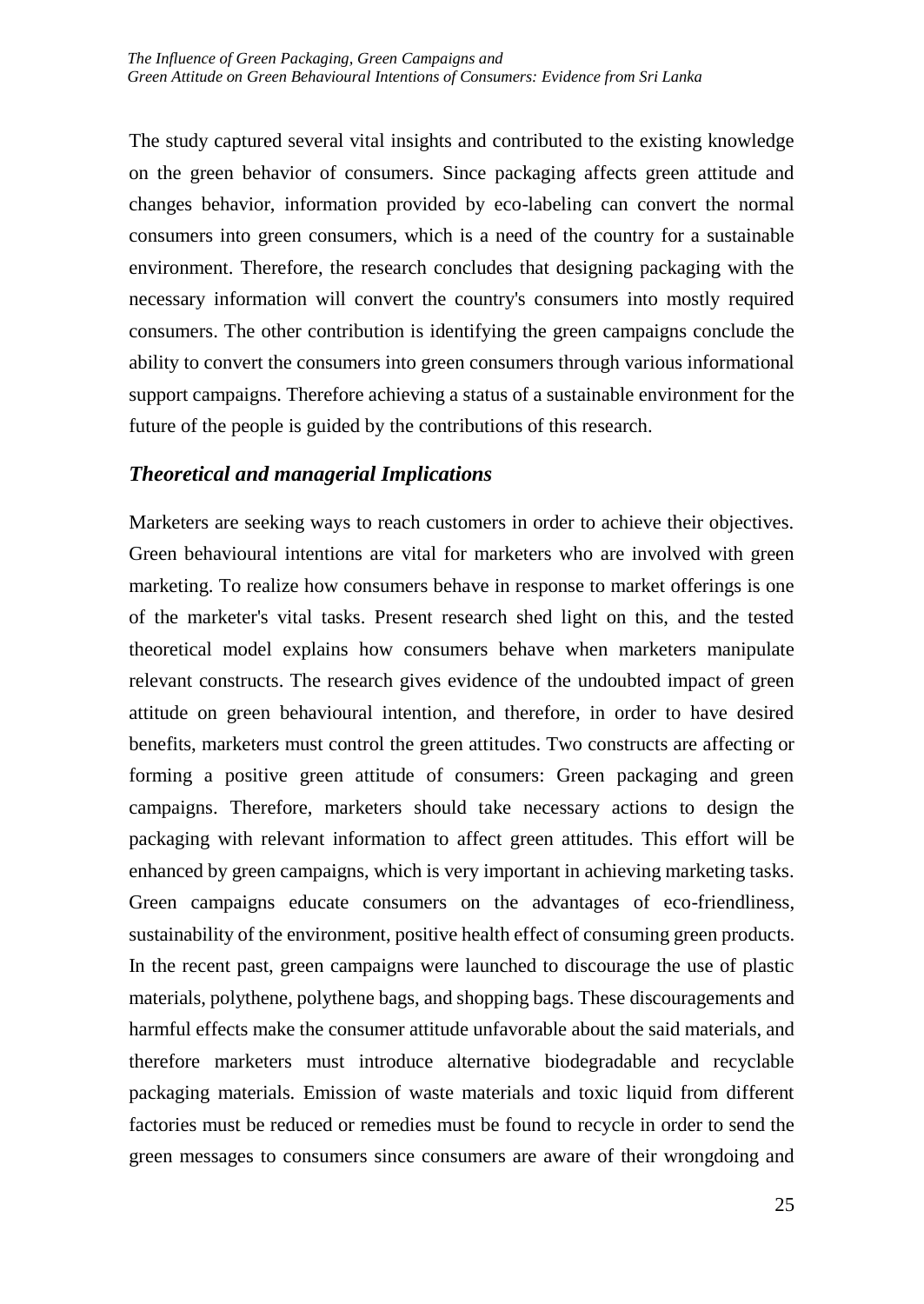may form a negative attitude toward such companies' products. It is important to know that the Government is also launching such environmental sustainability campaigns, and consumers may be discouraged from purchasing such companies' products due to negative attitudes.

### *Limitations and Future Research*

Present research considered eco-labeling as a part of green packaging because labeling is an essential part of the packaging, and consumers evaluate the product with the information provided by the label as well as the way it goes to the consumer with the green claim. New research can be conducted, considering eco-labeling and packaging as two constructs. Further, the theoretical model can be modified by considering green skepticism as a moderating variable between green campaigns and green attitude. In this research, hypotheses involving green skepticism were not significant, and therefore, the mediation analysis could not be done. However, in a different context with a different sample, the results may be significant. Hence, a future study can consider green attitude as a mediator between green skepticism and green behavioural intentions.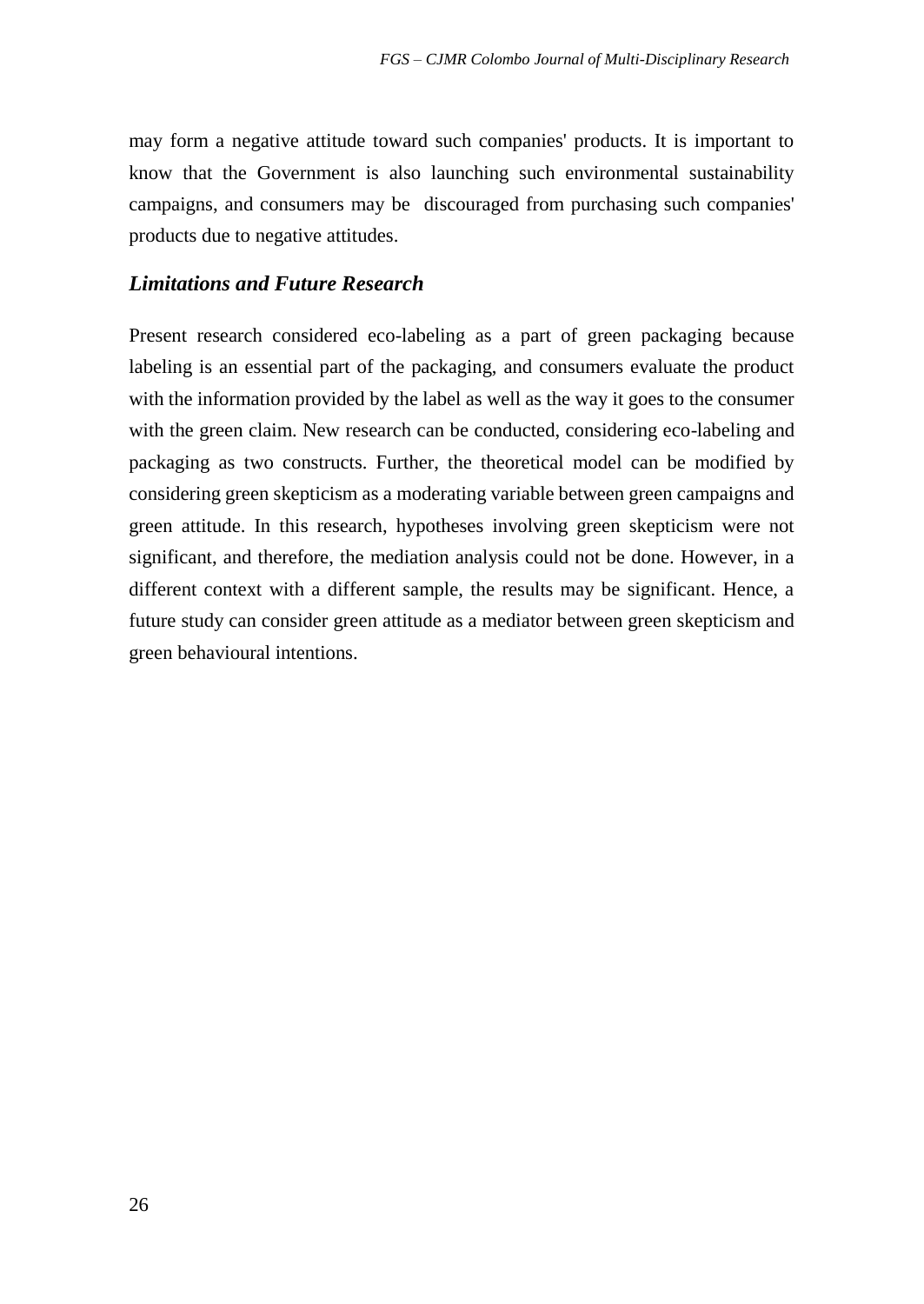### **References**

- Ajzen, I. (1991). The theory of planned behavior. *Organizational Behavior and Human Decision Processes, 50*(2), 179-211.
- Ali, A., Khan, A., Ahmed, I. & Shahzad, W. (2011). Determinants of Pakistani consumers' green purchase behavior: some insights from a developing country. *International Journal of Business and Social Science, 2*(3), 217-226.
- Beitzen-Heineke, E.F., Balta-Ozkan, N. & Reefke, H. (2017). The prospects of zeropackaging grocery stores to improve the social and environmental impacts of the food supply chain. *Journal of Cleaner Production,140*, 1528-1541. doi: 10.1016/j.jclepro.2016.09.227.
- Cacherio-Martinez, S. (2020). Consumer behaviour towards organic products: The moderating Role of environmental concern. *Journal of Risk and Financial Management, 13*, 330. doi:10.3390/jrfm13120330
- Canio,F.D., Martinelli, E. & Endrighi,E. (2021). Enhancing consumers' proenvironmental purchase intentions: the moderating role of environmental concern. *International Journal of Retail & Distribution Management.* doi: 10.1108/IJRDM-08-2020-0301
- Carter, C. R., & L. M. Ellram. (1998). Reverse logistics: A review of the literature and framework for future investigation. *Journal of Business Logistics, 19* (1), 85–102.
- Chekima, B., Wafa, S.A.W.S.K., Igau, O.A., Chekima, S. & Sondoh, S.L. Jr. (2016). Examining green consumerism motivational drivers: does premium price and demographics matter to green purchasing? *Journal of Cleaner Production, 112*, 3436-3450. doi: 10.1016/j.jclepro.2015. 09.102.
- Chen, Y. & Chang, C. (2013). Greenwash and green trust: The mediation effects of green consumer confusion and green perceived risk. *Journal of Business Ethics, 114*(3), 489-500.
- Chen, Y.S., Hung, S.T., Wang, T.Y., Huang, A.F. & Liao, Y.W. (2017). The influence of excessive product packaging on green brand attachment: the mediation roles of green brand attitude and green brand image. *Sustainability, 9*(4), 654. doi: 10.3390/su9040654
- Cook, K.F. & Kallen, M.S. (2009). Having a fit: Impact of number of items and distribution of data on traditional criteria for assessing IRT's unidimensionality assumption. *Quality of Life Research, 18*(4), 447-460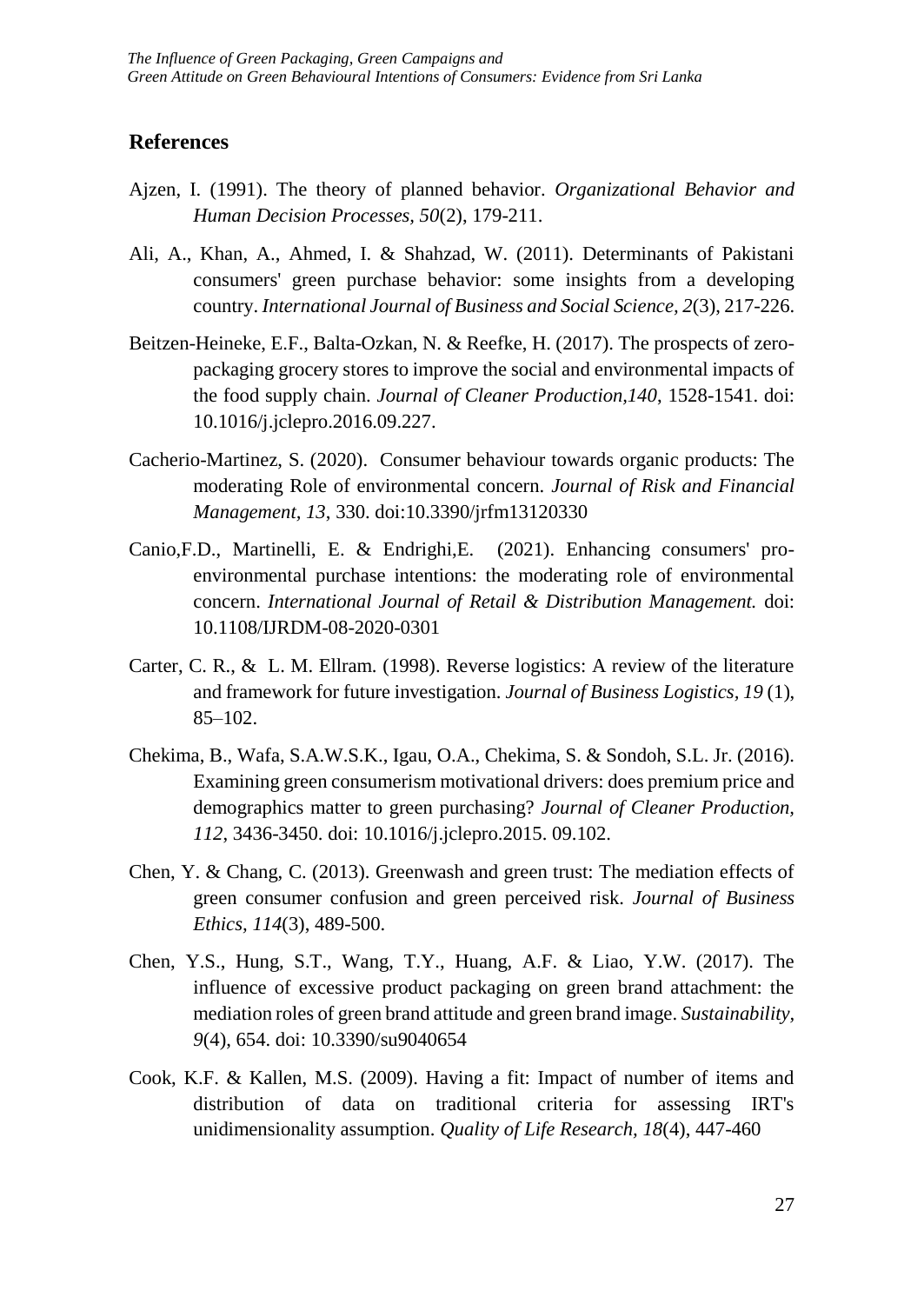- [Desai, A.](https://www.emerald.com/insight/search?q=Ashay%20Desai) & [Mukherji, A.](https://www.emerald.com/insight/search?q=Ananda%20Mukherji) (2001). The evolution of vertically integrated organizations: the role of historical context. *[Management Decision](https://www.emerald.com/insight/publication/issn/0025-1747)*, *39*(3), 233-243. [doi:org/10.1108/EUM0000000005454](https://doi.org/10.1108/EUM0000000005454)
- Elving, W. J. (2013). Skepticism and corporate social responsibility communications: the influence of fit and reputation. *Journal of Marketing Communications, 19*(4), 277-292.
- Field, A. (2000). Discovering statistics using SPSS for windows. London Thousand Oaks – New Delhi: Sage publications.
- Fornell, C. & Larcker, D. F. (1981). Evaluating structural equation models with unobservable variables and measurement error. *Journal of Marketing Research*, *18*(1), 39-50. https://doi.org/10.1177/002224378101800104
- George, D. & Mallery, P. (2010). SPSS for Windows Step by Step: A Simple Guide and Reference 17.0 Update. 10th Edition, Pearson, Boston.
- Goh, S. K. & Balaji, M.S. (2016). Linking green skepticism to green purchase behavior. *Journal of Cleaner Production,131*(10), 629-638.
- Hamann, R., & Kapelus, P. (2004). Corporate social responsibility in mining in southern Africa: Fair accountability or just greenwash? *Development, 47*(3), 85.
- Hair, J. F., Black, W.C., Babin, B.J., & Anderson, R.E. (2010). *Multivariate data analysis* (7th Edition), Pearson Education, Inc.
- Holmes-Smith, P. (2012). Structural equation modeling (using AMOS): From the fundamentals to advanced topics. *Victoria: School Research Evaluation and Measurement Services*.
- Hughner, R. S., McDonagh, P., Prothero, A., Shultz, C. J., & Stanton, J. (2007). Who are organic food consumers? A compilation and review of why people purchase organic food. *Journal of Consumer Behaviour, 6*(2‐3), 94-110.
- Kaiser, H. (1974). An index of factorial simplicity. *Psychometrika, 39*, 31-6.
- Kao, T. F., & Du, Y. Z. (2020). A study on the influence of green advertising design and environmental emotion on advertising effect. *Journal of Cleaner Production, 242*, doi:10.1016/j.jclepro.2019.118294
- Kautish, P. & Sharma, R. (2019). Value orientation, green attitude and green behavioural intentions: an empirical investigation among young consumers. *Young Consumers*, 20(4), 338-358. DOI 10.1108/YC-11-2018-0881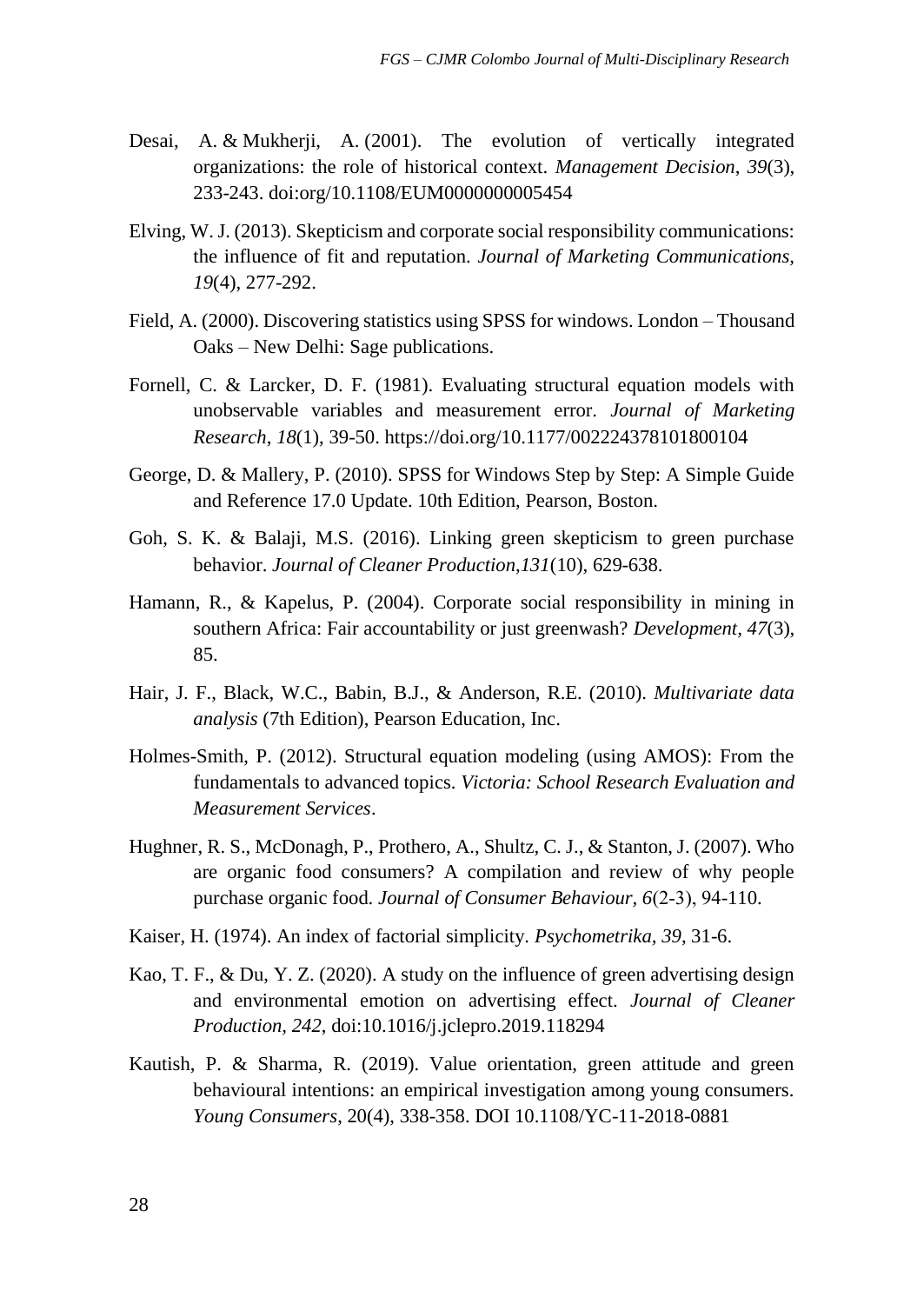- Kim, W. H., Malek, K., & Roberts, K. R. (2019). The effectiveness of green advertising in the convention industry: An application of a dual coding approach and the norm activation model. *Journal of Hospitality and Tourism Management, 39*, 185–192. doi:10.1016/ j.jhtm.2019.04.007
- Kim, Y. J., & Lee, W. N. (2009). Overcoming consumer skepticism in cause-related marketing: The effects of corporate social responsibility and donation size claim objectivity. *Journal of Promotion Management, 15*(4), 465-483.
- Kirmani, M.D. & Khan, M.N. (2018). Decoding willingness of Indian consumers to pay a premium on green products. *South Asian Journal of Business Studies, 7*(1), 73-90.
- Klaiman, K., Ortega, D.L. & Garnache, C. (2017). Perceived barriers to food packaging recycling: evidence from a choice experiment of US consumers, *Food Control, 73*, 291-299. doi: 10. 1016/j.foodcont.2016.08.017
- Kumar, P., & Kumar, P. (2017). Intents of green advertisements. *Asia Pacific Journal of Marketing and Logistics, 29*(1), 70–79. doi:10.1108/APJML-03-2016- 0044
- Kumar, P. A., Kumar, B. D & Sandip, A. (2017). Green Initiatives for Business Sustainability and Value Creation Advances in Business Strategy and Competitive Advantage. Hershey, Pennsylvania: IGI Global.
- Lee, K. (2014). Predictors of sustainable consumption among young educated consumers in Hong Kong. *Journal of International Consumer Marketing, 26*(3), 217-238.
- Lee, N., Choi, Y.J., Youn, C. & Lee, Y. (2012). Does green fashion retailing make consumers more eco-friendly? The influence of green fashion products and campaigns on green consciousness and behavior. *Clothing and Textiles Research Journal. 30*(1), 67-82.
- Leonidou, C. N., & Skarmeas, D. (2015). Gray shades of green: Causes and consequences of green skepticism. *Journal of Business Ethics, 1*(15). doi: 10.1007/s10551- 015-2829-4
- Lu, L., Chang, H. & Chang, A. (2015). Consumer personality and green buying intention: The mediate role of consumer ethical beliefs. *Journal of Business Ethics, 127*(1), 205-219.
- Lucarelli, C., Mazzoli, C. & Severini, S. (2020). Applying the theory of planned behavior to examine pro-environmental behavior: the moderating effect of COVID-19 beliefs, *sustainability, 12*(24), 1-17. doi: 10.3390/su122410556.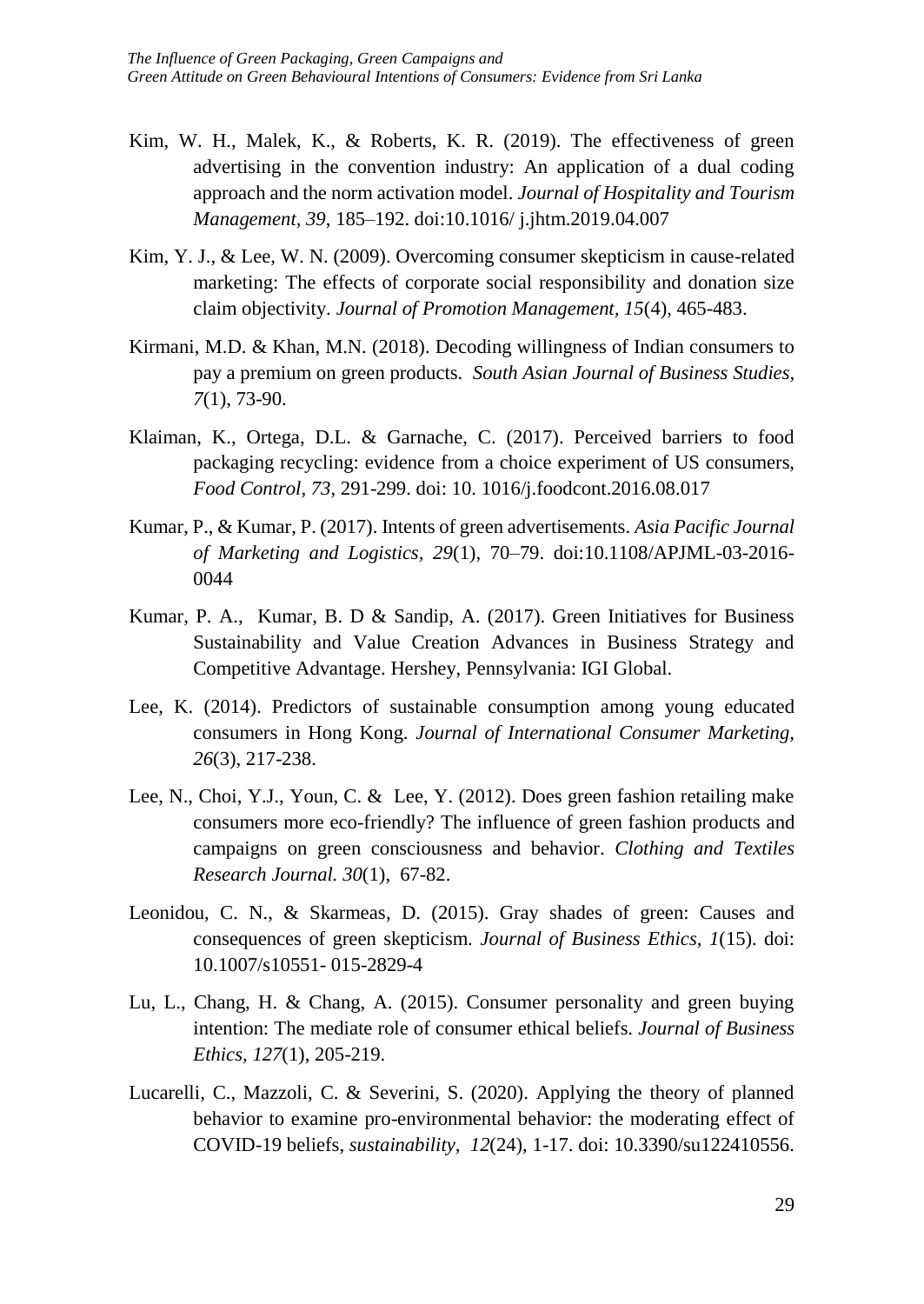- Malhotra, N. K., & Dash, S. (2011). *Marketing Research an Applied Orientation*.6<sup>th</sup> Edition) London: Pearson Publishing.
- Maziriri, E.T. (2020). Green packaging and green advertising as precursors of competitive advantage and business performance among manufacturing small and medium enterprises in South Africa. *Cogent Business & Management, 7*(1). doi: 10.1080/23311975.2020.1719586
- Mukonza, C., & Swarts, I. (2019). The influence of green marketing strategies on business performance and corporate image in the retail sector. *Business Strategy and the Environment, 1*(8). doi:10.1002/ bse.2401
- Nyilasy, G., Gangadharbatla, H. & Paladino, A. (2014). Perceived greenwashing: the interactive effects of green advertising and corporate environmental performance on consumer reactions. *Journal of Business Ethics,125*(4), 693- 707.
- Obermiller, C., & Spangenberg, E. R. (1998). Development of a scale to measure consumer skepticism toward advertising. *Journal of consumer psychology, 7*(2), 159-186.
- Ondity, A.L. (2016). Green marketing and consumer satisfaction. *Journal of Marketing and Consumer Research,* 29. 37-45
- Othman, S. H. (2014). Bio-nanocomposite materials for food packaging applications: types of biopolymer and nano-sized filler. *Agricultural and Agricultural Science Procedia*. 2, 296–303.
- Parry, S (2020).Fit indices commonly reported for CFA and SEM. Retrieved 01 01 2021 from httpswww.cscu.cornell.edunewsHandoutsSEM\_fit.pdf
- Paul, J., Modi, A. & Patel, J. (2016). Predicting green product consumption using theory of planned behavior and reasoned action. *Journal of Retailing and Consumer Services, 29*, 123-134.
- Papadas, K. K., Avlonitis, G.J. & Carrigan, M.(2017). Green marketing orientation: Conceptualization, scale development and validation. *Journal of Business Research*, 80, 236–246.
- Parguel, B., Benoit-Moreau, F., & Larceneux, F. (2011). How sustainability ratings might deter 'greenwashing': A closer look at ethical corporate communication. *Journal of Business Ethics, 102*(1), 15-28.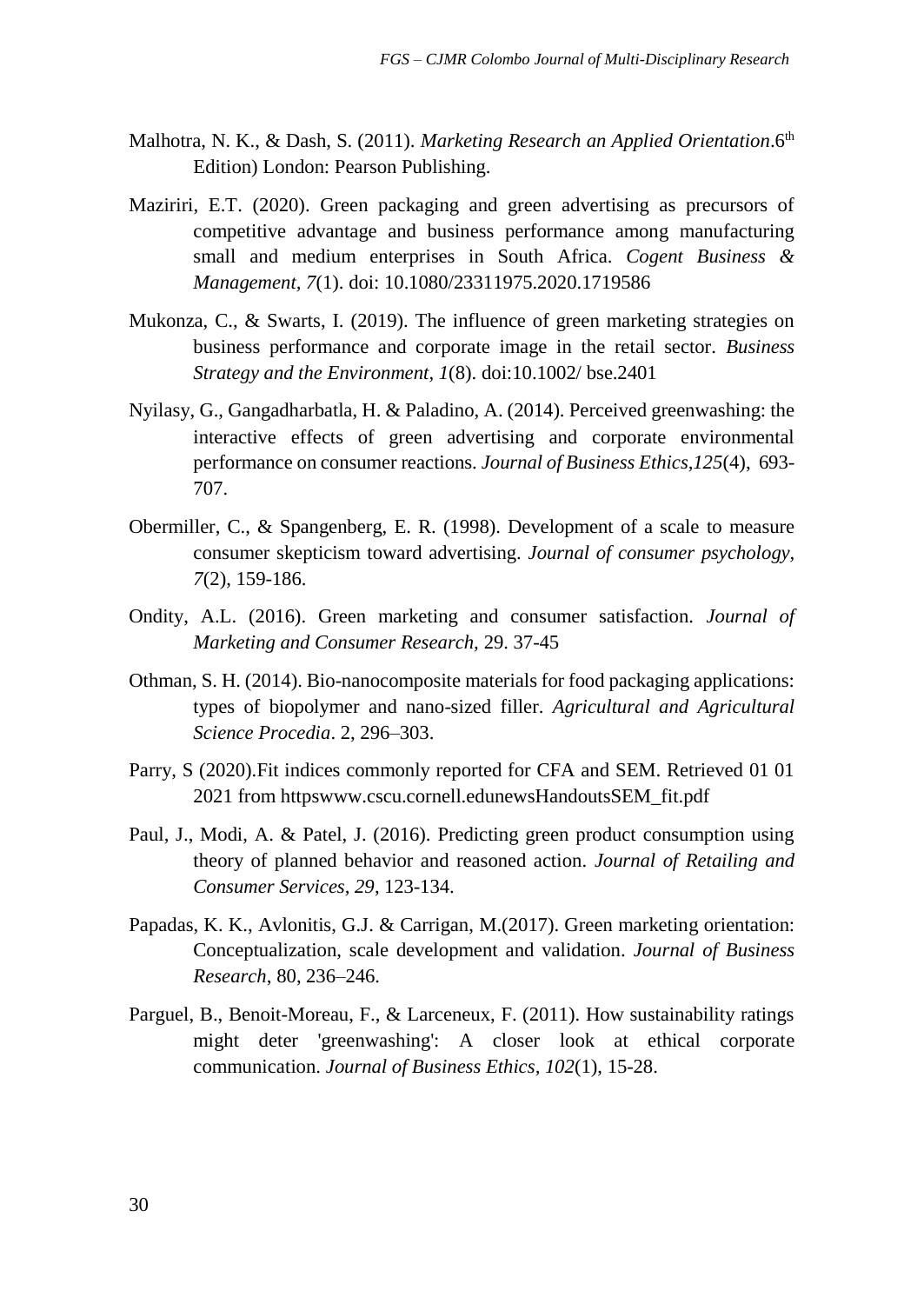- Polonsky, M.J., Bailey, J., Baker, H., Basche, C., Jepson, C., & Neath, L. (1998). Communicating environmental information: Are marketing claims on packages misleading? *Journal of Business Ethics, 17*, 281294. doi:10.1023/A:1005731914135
- [Polonsky, M.J. &](https://www.sciencedirect.com/science/article/abs/pii/S0007681301800574?via%3Dihub#!) Rosenberger, P.J. (2001). Reevaluating green marketing: a strategic approach.*Business Horizons,44*(5), 21-30. [https://doi.org/10.1016/S0007-](https://doi.org/10.1016/S0007-6813(01)80057-4) [6813\(01\)80057-4](https://doi.org/10.1016/S0007-6813(01)80057-4)
- Prothero, A., & McDonagh, P. (1992). Producing environmentally acceptable cosmetics? The impact of environmentalism on the United Kingdom cosmetics and toiletries industry. *Journal of Marketing Management, 8*, 147– 166.
- Qi, X., Yu, H. & Ploeger, A. (2020), Exploring influential factors including COVID-19 on green food purchase intentions and the intention–behaviour gap: a qualitative study among consumers in a Chinese context. *International Journal of Environmental Research and Public Health, 17* (19), 1-22. doi: 10.3390/ijerph17197106.
- Rahman, A.S.M.S., Barua, A., Hoque, R. & Zahir, M.D.R. (2017). Influence of green marketing on consumer behavior: A realistic study on Bangladesh. *Global Journal of Management and Business Research: E Marketing, 17*(1).
- Rahim, M.H.A., Zukni,R.Z.J.A., Ahmad, F., & Lyndon, N. (2012). Green advertising and environmentally responsible consumer behavior: The level of awareness and perception of Malaysian. *Asian Social Science,* 8(5), 46-54.
- Salam, M.T., Smith, K.T. & Mehboob, F. (2021). Purchase intention for green brands among Pakistani millennials. *Social Responsibility Journal*. doi:10.1108/SRJ-08-2020-0341
- Samarasinghe, G.D. & Samarasinghe, D.S.R. (2013). Green decisions: consumer's environmental beliefs and green purchasing behaviour in Sri Lankan context. *International Journal of Innovation and Sustainable Development, 7*(2), 172–184.
- Shabbir, M.S., Sulaiman, M.A.B.A., Al-Kumaim, N.H., Mahmood, A., & Abbas, M. (2020). Green marketing approaches and their impact on consumer behavior towards the environment— a study from the UAE. *Sustainability*, *12*(21). [doi.org/10.3390/su12218977](https://doi.org/10.3390/su12218977)
- Smith, K.T. & Brower, T.R. (2012). Longitudinal study of green marketing strategies that influence millennials. *Journal of Strategic Marketing, 20* (6), 535-551.